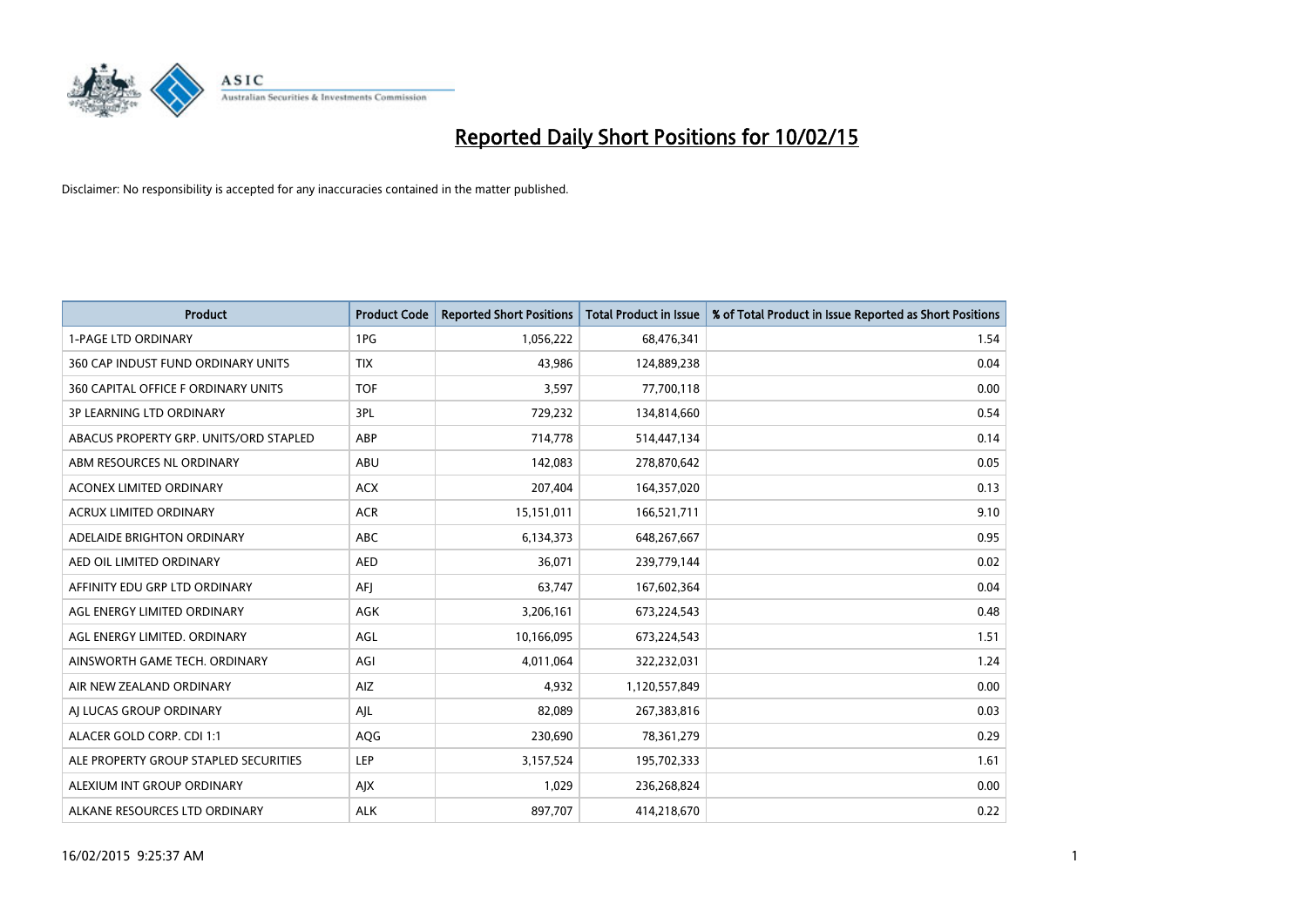

| <b>Product</b>                          | <b>Product Code</b> | <b>Reported Short Positions</b> | <b>Total Product in Issue</b> | % of Total Product in Issue Reported as Short Positions |
|-----------------------------------------|---------------------|---------------------------------|-------------------------------|---------------------------------------------------------|
| <b>ALLIANCE AVIATION ORDINARY</b>       | AQZ                 | 2.897                           | 106,429,638                   | 0.00                                                    |
| ALS LTD ORDINARY                        | <b>ALQ</b>          | 35,646,784                      | 407,246,306                   | 8.75                                                    |
| ALTIUM LIMITED ORDINARY                 | <b>ALU</b>          | 123,247                         | 129,272,762                   | 0.10                                                    |
| ALUMINA LIMITED ORDINARY                | <b>AWC</b>          | 18,228,880                      | 2,806,225,615                 | 0.65                                                    |
| AMALGAMATED HOLDINGS ORDINARY           | AHD                 | 287                             | 157,917,136                   | 0.00                                                    |
| AMCOM TELECOMM. ORDINARY                | AMM                 | 2,005,756                       | 266,399,148                   | 0.75                                                    |
| AMCOR LIMITED ORDINARY                  | <b>AMC</b>          | 9,012,310                       | 1,206,684,923                 | 0.75                                                    |
| AMP LIMITED ORDINARY                    | AMP                 | 11,641,094                      | 2,957,737,964                 | 0.39                                                    |
| ANSELL LIMITED ORDINARY                 | <b>ANN</b>          | 4,870,027                       | 153,139,924                   | 3.18                                                    |
| ANTARES ENERGY LTD ORDINARY             | <b>AZZ</b>          | 346,170                         | 241,580,932                   | 0.14                                                    |
| ANZ BANKING GRP LTD ORDINARY            | ANZ                 | 15,015,670                      | 2,765,980,222                 | 0.54                                                    |
| APA GROUP STAPLED SECURITIES            | APA                 | 13,141,557                      | 1,114,307,369                 | 1.18                                                    |
| APN NEWS & MEDIA ORDINARY               | <b>APN</b>          | 3,051,285                       | 1,029,041,356                 | 0.30                                                    |
| AQUARIUS PLATINUM. ORDINARY             | <b>AOP</b>          | 2,826,548                       | 1,502,695,183                 | 0.19                                                    |
| ARAFURA RESOURCE LTD ORDINARY           | <b>ARU</b>          | 2,000                           | 441,270,644                   | 0.00                                                    |
| ARB CORPORATION ORDINARY                | ARP                 | 652,791                         | 79,156,214                    | 0.82                                                    |
| ARDENT LEISURE GROUP STAPLED SECURITIES | AAD                 | 3,524,316                       | 438,666,245                   | 0.80                                                    |
| ARENA REIT. STAPLED                     | <b>ARF</b>          | 143,421                         | 211,605,103                   | 0.07                                                    |
| ARISTOCRAT LEISURE ORDINARY             | ALL                 | 589,258                         | 633,822,253                   | 0.09                                                    |
| ARRIUM LTD ORDINARY                     | ARI                 | 164,214,588                     | 2,937,293,755                 | 5.59                                                    |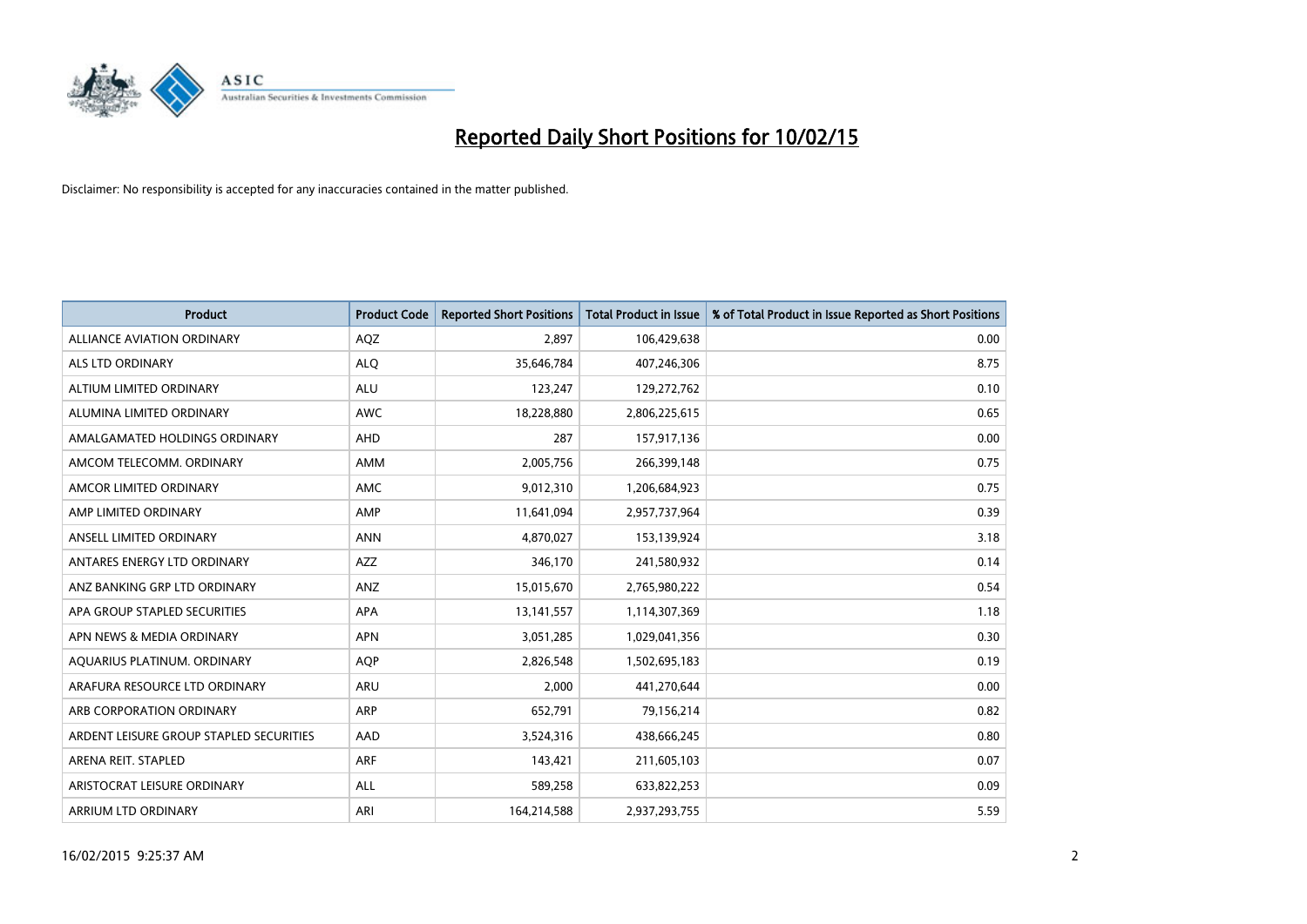

| <b>Product</b>                            | <b>Product Code</b> | <b>Reported Short Positions</b> | <b>Total Product in Issue</b> | % of Total Product in Issue Reported as Short Positions |
|-------------------------------------------|---------------------|---------------------------------|-------------------------------|---------------------------------------------------------|
| ASALEO CARE LIMITED ORDINARY              | AHY                 | 8,103,988                       | 603,469,434                   | 1.34                                                    |
| ASCIANO LIMITED ORDINARY                  | <b>AIO</b>          | 4,650,417                       | 975,385,664                   | 0.48                                                    |
| ASHLEY SERVICES GRP ORDINARY              | ASH                 | 498,972                         | 150,000,000                   | 0.33                                                    |
| ASPEN GROUP ORD/UNITS STAPLED             | <b>APZ</b>          | 39,684                          | 113,183,450                   | 0.04                                                    |
| ASPIRE MINING LTD ORDINARY                | <b>AKM</b>          | 1,000,001                       | 703,463,306                   | 0.14                                                    |
| ASTRO JAP PROP GROUP STAPLED US PROHIBIT. | AJA                 | 113,348                         | 66,690,637                    | 0.17                                                    |
| ASX LIMITED ORDINARY                      | ASX                 | 6,824,178                       | 193,595,162                   | 3.52                                                    |
| ATLAS IRON LIMITED ORDINARY               | <b>AGO</b>          | 95,769,508                      | 919,475,619                   | 10.42                                                   |
| AUCKLAND INTERNATION ORDINARY             | AIA                 | 104,381                         | 1,190,484,097                 | 0.01                                                    |
| AURIZON HOLDINGS LTD ORDINARY             | AZJ                 | 4,607,039                       | 2,123,934,162                 | 0.22                                                    |
| AUSDRILL LIMITED ORDINARY                 | ASL                 | 25,698,736                      | 312,277,224                   | 8.23                                                    |
| AUSENCO LIMITED ORDINARY                  | AAX                 | 423,045                         | 168,449,799                   | 0.25                                                    |
| AUSNET SERVICES STAPLED SECURITIES        | <b>AST</b>          | 40,841,108                      | 3,466,913,009                 | 1.18                                                    |
| AUST CAREERS NETWORK ORDINARY             | <b>ACO</b>          | 500,000                         | 83,748,775                    | 0.60                                                    |
| AUST INDUSTRIAL REIT UNIT                 | ANI                 | 43,268                          | 96,288,031                    | 0.04                                                    |
| <b>AUSTAL LIMITED ORDINARY</b>            | ASB                 | 101,608                         | 346,865,169                   | 0.03                                                    |
| AUSTBROKERS HOLDINGS ORDINARY             | <b>AUB</b>          | 104,500                         | 61,740,597                    | 0.17                                                    |
| AUSTEX OIL LIMITED ORDINARY               | <b>AOK</b>          | 62,000                          | 558,571,402                   | 0.01                                                    |
| AUSTIN ENGINEERING ORDINARY               | ANG                 | 397,177                         | 84,274,004                    | 0.47                                                    |
| AUSTIN EXPLORATION ORDINARY               | <b>AKK</b>          | 4,857,054                       | 332,607,790                   | 1.46                                                    |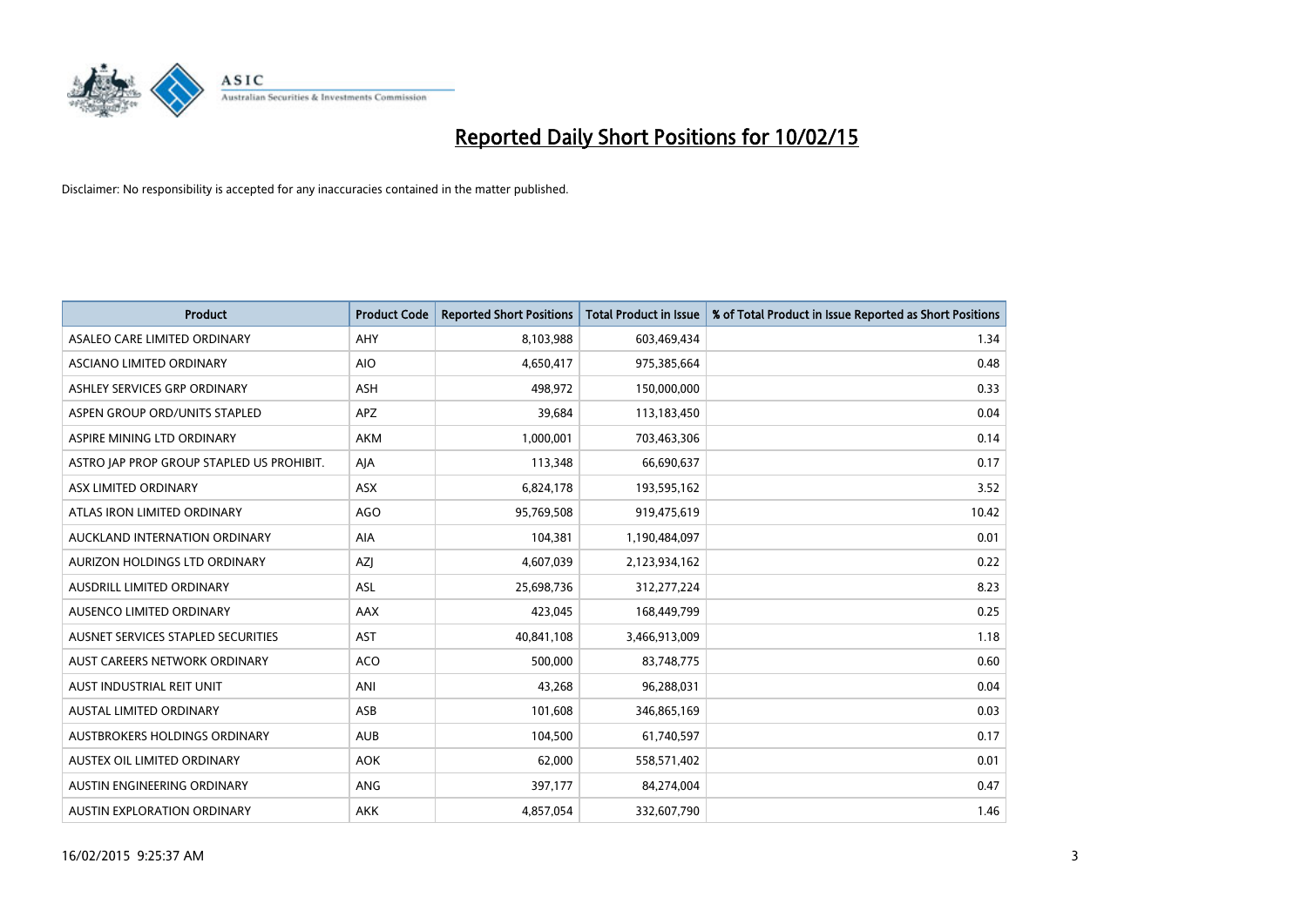

| <b>Product</b>                      | <b>Product Code</b> | <b>Reported Short Positions</b> | <b>Total Product in Issue</b> | % of Total Product in Issue Reported as Short Positions |
|-------------------------------------|---------------------|---------------------------------|-------------------------------|---------------------------------------------------------|
| AUSTRALIAN AGRICULT, ORDINARY       | AAC                 | 6,578,965                       | 532,474,721                   | 1.24                                                    |
| AUSTRALIAN PHARM. ORDINARY          | API                 | 7,656,831                       | 488,115,883                   | 1.57                                                    |
| AUTOMOTIVE HOLDINGS ORDINARY        | AHE                 | 3,662,177                       | 306,437,941                   | 1.20                                                    |
| AVANCO RESOURCES LTD ORDINARY       | AVB                 | 968,561                         | 1,661,675,855                 | 0.06                                                    |
| AVEO GROUP STAPLED SECURITIES       | AOG                 | 879,797                         | 499,484,314                   | 0.18                                                    |
| AWE LIMITED ORDINARY                | AWE                 | 22,320,350                      | 525,861,050                   | 4.24                                                    |
| <b>AZONTO PET LTD ORDINARY</b>      | APY                 | 1                               | 1,159,375,100                 | 0.00                                                    |
| AZUMAH RESOURCES ORDINARY           | <b>AZM</b>          | $\mathbf{1}$                    | 393,850,639                   | 0.00                                                    |
| <b>BANDANNA ENERGY ORDINARY</b>     | <b>BND</b>          | 17,540,654                      | 528,481,199                   | 3.32                                                    |
| BANK OF QUEENSLAND. ORDINARY        | <b>BOQ</b>          | 5,928,931                       | 366,982,047                   | 1.62                                                    |
| <b>BANNERMAN RESOURCES ORDINARY</b> | <b>BMN</b>          | 3,632                           | 339,718,258                   | 0.00                                                    |
| <b>BASE RES LIMITED ORDINARY</b>    | <b>BSE</b>          | 335,869                         | 563,902,771                   | 0.06                                                    |
| BATHURST RES LTD. ORDINARY          | <b>BRL</b>          | 207,998                         | 947,828,434                   | 0.02                                                    |
| <b>BC IRON LIMITED ORDINARY</b>     | <b>BCI</b>          | 15,829,397                      | 196,196,992                   | 8.07                                                    |
| BEACH ENERGY LIMITED ORDINARY       | <b>BPT</b>          | 59,438,219                      | 1,297,496,886                 | 4.58                                                    |
| BEADELL RESOURCE LTD ORDINARY       | <b>BDR</b>          | 36,445,878                      | 798,657,280                   | 4.56                                                    |
| <b>BEGA CHEESE LTD ORDINARY</b>     | <b>BGA</b>          | 2,534,188                       | 152,602,945                   | 1.66                                                    |
| BENDIGO AND ADELAIDE ORDINARY       | <b>BEN</b>          | 17,743,351                      | 450,940,880                   | 3.93                                                    |
| BERKELEY RESOURCES ORDINARY         | <b>BKY</b>          | 77,000                          | 180,361,323                   | 0.04                                                    |
| BETASHARESCASHETF ETF UNITS         | AAA                 | 436                             | 14,486,989                    | 0.00                                                    |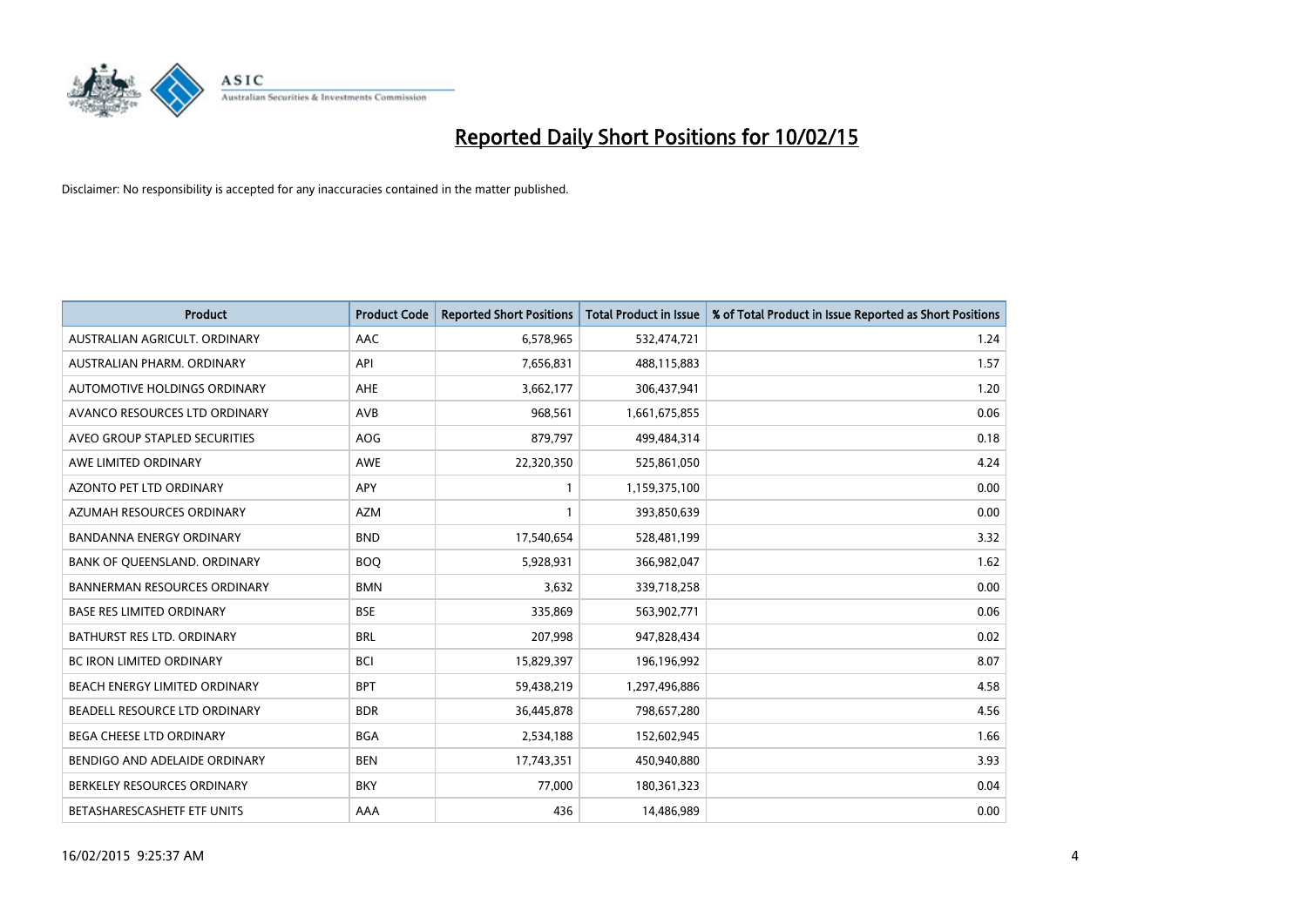

| <b>Product</b>                       | <b>Product Code</b> | <b>Reported Short Positions</b> | <b>Total Product in Issue</b> | % of Total Product in Issue Reported as Short Positions |
|--------------------------------------|---------------------|---------------------------------|-------------------------------|---------------------------------------------------------|
| <b>BHP BILLITON LIMITED ORDINARY</b> | <b>BHP</b>          | 11,376,234                      | 3,211,691,105                 | 0.35                                                    |
| <b>BIGAIR GROUP LIMITED ORDINARY</b> | <b>BGL</b>          | 49,160                          | 174,695,976                   | 0.03                                                    |
| <b>BILLABONG ORDINARY</b>            | <b>BBG</b>          | 7,452,722                       | 990,370,034                   | 0.75                                                    |
| BLACKMORES LIMITED ORDINARY          | <b>BKL</b>          | 4,055                           | 17,224,284                    | 0.02                                                    |
| <b>BLUESCOPE STEEL LTD ORDINARY</b>  | <b>BSL</b>          | 6,447,285                       | 559,227,871                   | 1.15                                                    |
| <b>BOART LONGYEAR ORDINARY</b>       | <b>BLY</b>          | 19,052,142                      | 930,864,944                   | 2.05                                                    |
| <b>BORA BORA RESOURCES ORDINARY</b>  | <b>BBR</b>          | 247,808                         | 35,970,000                    | 0.69                                                    |
| <b>BORAL LIMITED, ORDINARY</b>       | <b>BLD</b>          | 12,746,912                      | 782,736,249                   | 1.63                                                    |
| <b>BRADKEN LIMITED ORDINARY</b>      | <b>BKN</b>          | 2,805,166                       | 171,027,249                   | 1.64                                                    |
| <b>BRAMBLES LIMITED ORDINARY</b>     | <b>BXB</b>          | 3,347,654                       | 1,566,289,727                 | 0.21                                                    |
| <b>BREVILLE GROUP LTD ORDINARY</b>   | <b>BRG</b>          | 3,638,799                       | 130,095,322                   | 2.80                                                    |
| <b>BRICKWORKS LIMITED ORDINARY</b>   | <b>BKW</b>          | 75,183                          | 148,403,478                   | 0.05                                                    |
| BT INVESTMENT MNGMNT ORDINARY        | <b>BTT</b>          | 13,572                          | 292,408,424                   | 0.00                                                    |
| <b>BURSON GROUP LTD ORDINARY</b>     | <b>BAP</b>          | 371,262                         | 163,585,666                   | 0.23                                                    |
| <b>BURU ENERGY ORDINARY</b>          | <b>BRU</b>          | 15,498,307                      | 339,997,078                   | 4.56                                                    |
| <b>BWP TRUST ORDINARY UNITS</b>      | <b>BWP</b>          | 15,561,764                      | 639,724,826                   | 2.43                                                    |
| CABCHARGE AUSTRALIA ORDINARY         | CAB                 | 8,958,884                       | 120,430,683                   | 7.44                                                    |
| <b>CADENCE CAPITAL ORDINARY</b>      | <b>CDM</b>          | 66,357                          | 199,946,538                   | 0.03                                                    |
| CALTEX AUSTRALIA ORDINARY            | <b>CTX</b>          | 428,882                         | 270,000,000                   | 0.16                                                    |
| CAPE LAMBERT RES LTD ORDINARY        | <b>CFE</b>          | 280,137                         | 626,686,586                   | 0.04                                                    |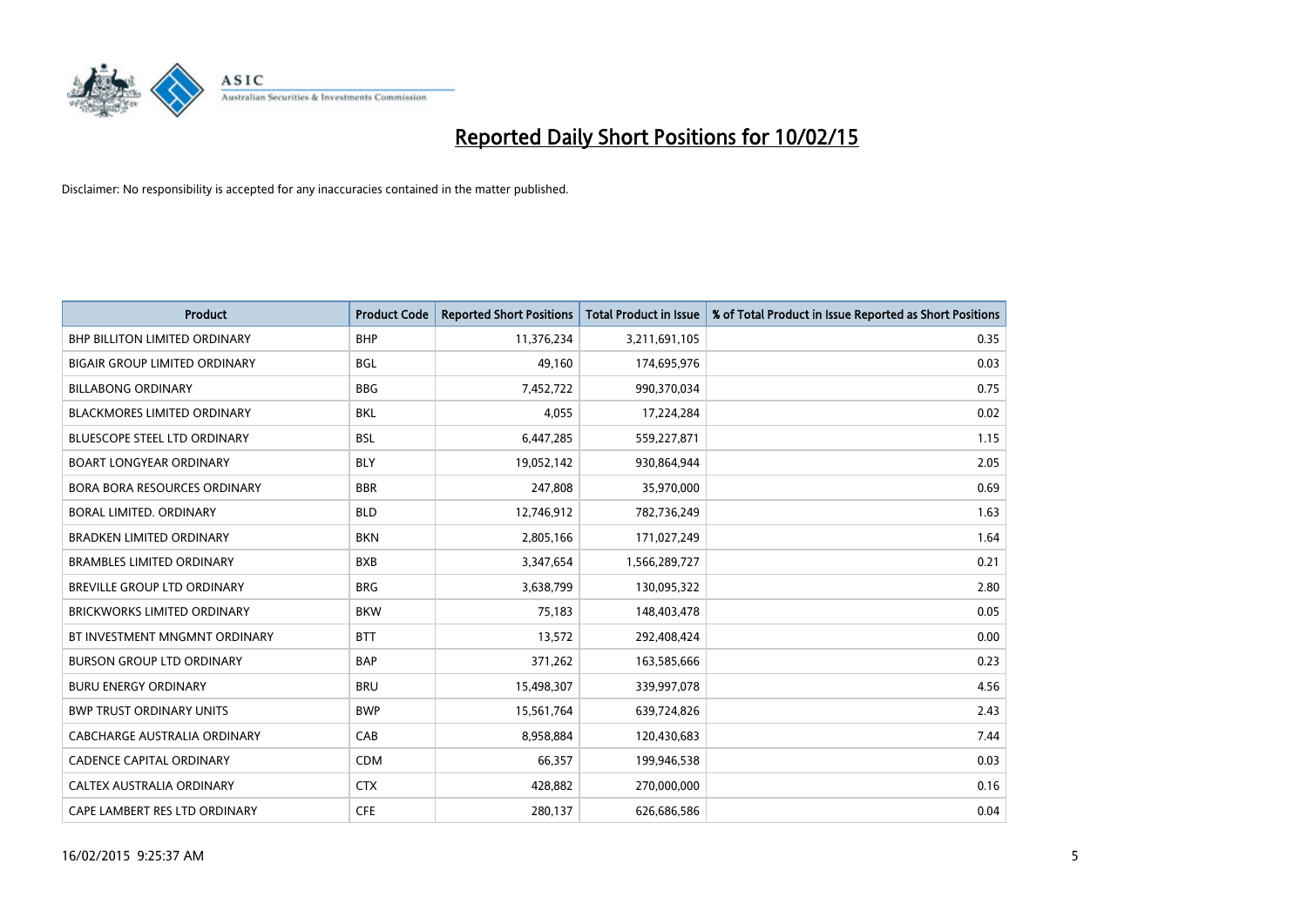

| <b>Product</b>                          | <b>Product Code</b> | <b>Reported Short Positions</b> | <b>Total Product in Issue</b> | % of Total Product in Issue Reported as Short Positions |
|-----------------------------------------|---------------------|---------------------------------|-------------------------------|---------------------------------------------------------|
| CAPITOL HEALTH ORDINARY                 | CAJ                 | 372,065                         | 496,244,861                   | 0.07                                                    |
| CARDNO LIMITED ORDINARY                 | <b>CDD</b>          | 16,768,009                      | 164,564,684                   | 10.19                                                   |
| <b>CARINDALE PROPERTY UNIT</b>          | <b>CDP</b>          | 8,823                           | 70,000,000                    | 0.01                                                    |
| CARNARVON PETROLEUM ORDINARY            | <b>CVN</b>          | 1,720,654                       | 988,295,069                   | 0.17                                                    |
| <b>CARNEGIE WAVE ENERGY ORDINARY</b>    | <b>CWE</b>          | 150,500                         | 1,742,824,771                 | 0.01                                                    |
| CARSALES.COM LTD ORDINARY               | <b>CRZ</b>          | 14,503,051                      | 239,001,759                   | 6.07                                                    |
| <b>CASH CONVERTERS ORDINARY</b>         | CCV                 | 5,298,763                       | 478,876,525                   | 1.11                                                    |
| CEDAR WOODS PROP. ORDINARY              | <b>CWP</b>          | 212,749                         | 78,336,371                    | 0.27                                                    |
| CENTRAL PETROLEUM ORDINARY              | <b>CTP</b>          | 11.000                          | 368,718,957                   | 0.00                                                    |
| CENTURIA METRO REIT STAPLED             | <b>CMA</b>          | 698,404                         | 71,500,158                    | 0.98                                                    |
| CFS RETAIL TRUST GRP STAPLED SECURITIES | <b>CFX</b>          | 4,604,835                       | 3,050,355,727                 | 0.15                                                    |
| <b>CHALLENGER LIMITED ORDINARY</b>      | <b>CGF</b>          | 1,784,666                       | 569,725,821                   | 0.31                                                    |
| CHARTER HALL GROUP STAPLED US PROHIBIT. | <b>CHC</b>          | 777,197                         | 355,161,540                   | 0.22                                                    |
| <b>CHARTER HALL RETAIL UNITS</b>        | <b>COR</b>          | 12,607,789                      | 372,893,153                   | 3.38                                                    |
| <b>CHORUS LIMITED ORDINARY</b>          | <b>CNU</b>          | 487,843                         | 396,369,767                   | 0.12                                                    |
| CLEARVIEW WEALTH LTD ORDINARY           | <b>CVW</b>          | 10,001                          | 581,111,182                   | 0.00                                                    |
| CLINUVEL PHARMACEUT. ORDINARY           | <b>CUV</b>          | 20,144                          | 44,497,287                    | 0.05                                                    |
| COAL OF AFRICA LTD ORDINARY             | <b>CZA</b>          | 426                             | 1,599,368,613                 | 0.00                                                    |
| <b>COALSPUR MINES LTD ORDINARY</b>      | <b>CPL</b>          | 75,734                          | 641,544,455                   | 0.01                                                    |
| COCA-COLA AMATIL ORDINARY               | <b>CCL</b>          | 23,483,544                      | 763,590,249                   | 3.08                                                    |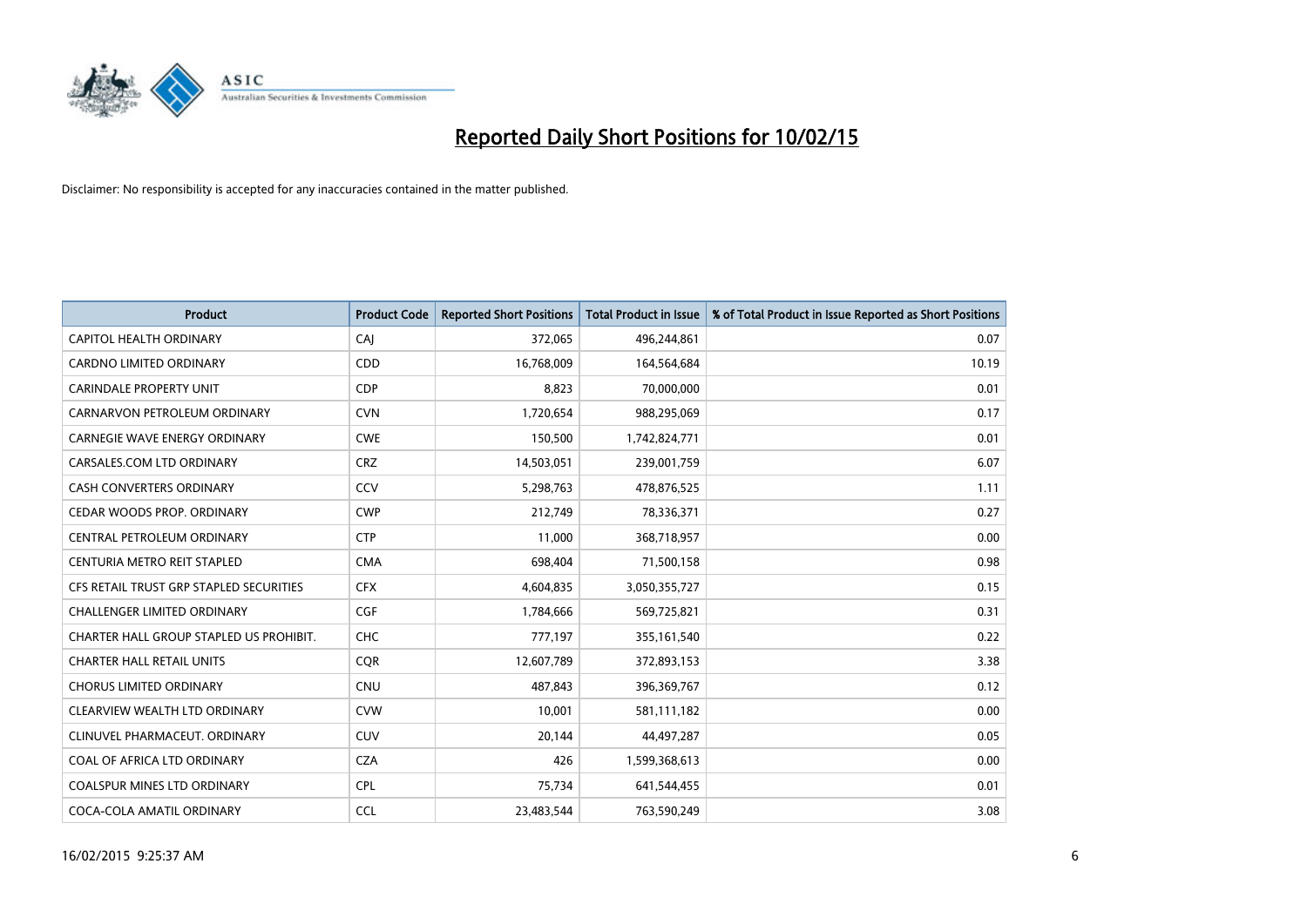

| <b>Product</b>                          | <b>Product Code</b> | <b>Reported Short Positions</b> | <b>Total Product in Issue</b> | % of Total Product in Issue Reported as Short Positions |
|-----------------------------------------|---------------------|---------------------------------|-------------------------------|---------------------------------------------------------|
| <b>COCHLEAR LIMITED ORDINARY</b>        | <b>COH</b>          | 4,856,840                       | 57,081,775                    | 8.51                                                    |
| <b>COCKATOO COAL ORDINARY</b>           | <b>COK</b>          | 167,987                         | 4,560,196,928                 | 0.00                                                    |
| <b>CODAN LIMITED ORDINARY</b>           | <b>CDA</b>          | 3,028                           | 177,063,244                   | 0.00                                                    |
| <b>COFFEY INTERNATIONAL ORDINARY</b>    | <b>COF</b>          | 6,077                           | 255,833,165                   | 0.00                                                    |
| <b>COKAL LTD ORDINARY</b>               | <b>CKA</b>          | 6,820                           | 471,487,926                   | 0.00                                                    |
| <b>COLLECTION HOUSE ORDINARY</b>        | <b>CLH</b>          | 1,846,030                       | 130,443,227                   | 1.42                                                    |
| COMMONWEALTH BANK, ORDINARY             | <b>CBA</b>          | 20,965,751                      | 1,621,319,194                 | 1.29                                                    |
| <b>COMPASS RESOURCES ORDINARY</b>       | <b>CMR</b>          | 7,472                           | 1,403,744,100                 | 0.00                                                    |
| <b>COMPUTERSHARE LTD ORDINARY</b>       | <b>CPU</b>          | 5,190,780                       | 556,203,079                   | 0.93                                                    |
| <b>COOPER ENERGY LTD ORDINARY</b>       | <b>COE</b>          | 508,412                         | 331,905,323                   | 0.15                                                    |
| <b>CORP TRAVEL LIMITED ORDINARY</b>     | <b>CTD</b>          | 895,365                         | 96,993,355                    | 0.92                                                    |
| <b>COVER-MORE GRP LTD ORDINARY</b>      | <b>CVO</b>          | 5,621,379                       | 317,750,000                   | 1.77                                                    |
| <b>CREDIT CORP GROUP ORDINARY</b>       | <b>CCP</b>          | 452,244                         | 46,296,407                    | 0.98                                                    |
| <b>CROMWELL PROP STAPLED SECURITIES</b> | <b>CMW</b>          | 24,582,132                      | 1,735,299,783                 | 1.42                                                    |
| <b>CROWN RESORTS LTD ORDINARY</b>       | <b>CWN</b>          | 20,297,363                      | 728,394,185                   | 2.79                                                    |
| <b>CSG LIMITED ORDINARY</b>             | CSV                 | 199,235                         | 284,148,839                   | 0.07                                                    |
| <b>CSL LIMITED ORDINARY</b>             | <b>CSL</b>          | 898,962                         | 473,894,153                   | 0.19                                                    |
| <b>CSR LIMITED ORDINARY</b>             | <b>CSR</b>          | 12,777,330                      | 506,000,315                   | 2.53                                                    |
| <b>CUDECO LIMITED ORDINARY</b>          | CDU                 | 9,037,275                       | 248,722,167                   | 3.63                                                    |
| DATA#3 LIMITED ORDINARY                 | <b>DTL</b>          | 1,000                           | 153,974,950                   | 0.00                                                    |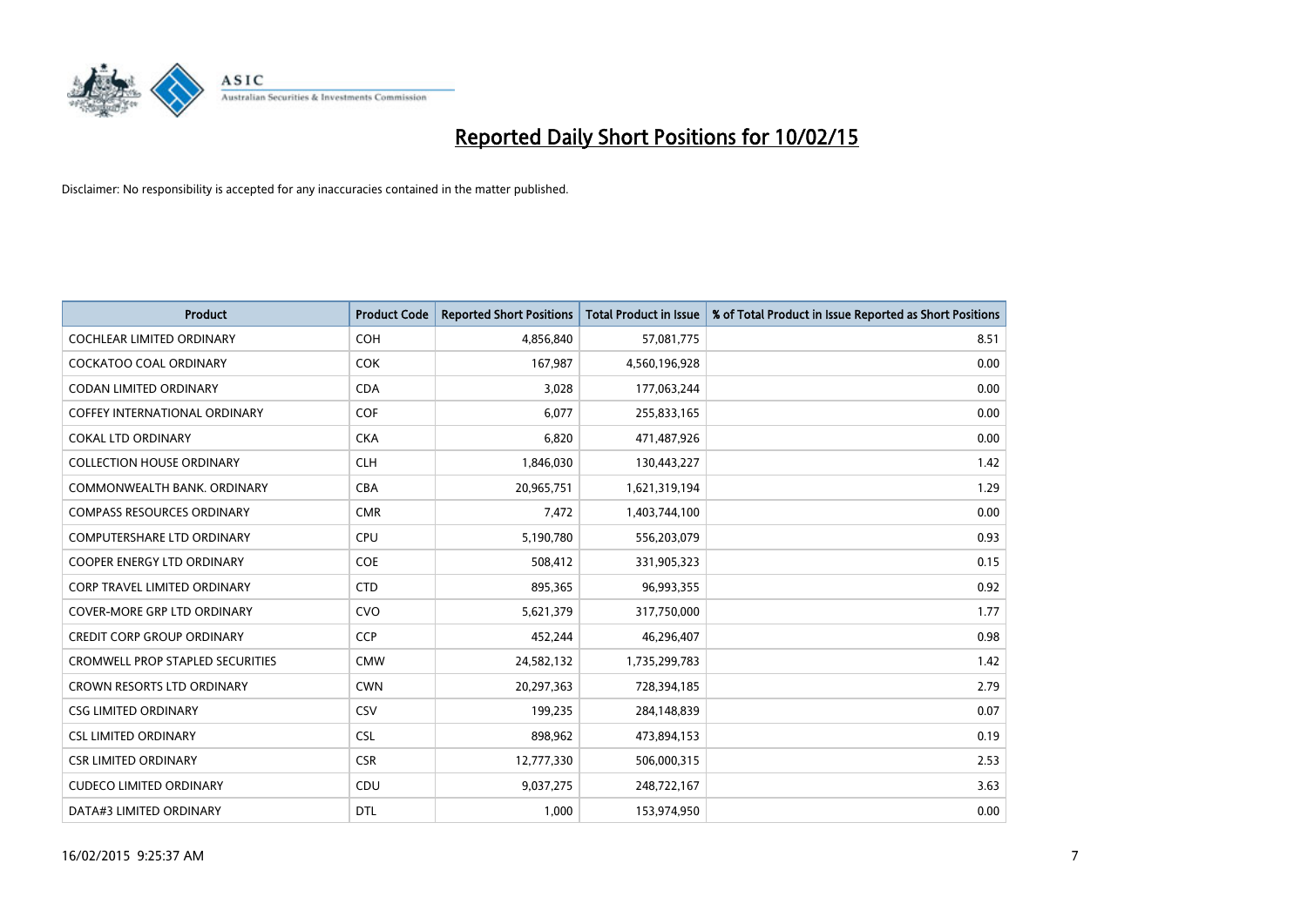

| <b>Product</b>                       | <b>Product Code</b> | <b>Reported Short Positions</b> | <b>Total Product in Issue</b> | % of Total Product in Issue Reported as Short Positions |
|--------------------------------------|---------------------|---------------------------------|-------------------------------|---------------------------------------------------------|
| DECMIL GROUP LIMITED ORDINARY        | <b>DCG</b>          | 1,005,046                       | 168,657,794                   | 0.60                                                    |
| DEEP YELLOW LIMITED ORDINARY         | <b>DYL</b>          | 1,002                           | 1,903,058,848                 | 0.00                                                    |
| DEVINE LIMITED ORDINARY              | <b>DVN</b>          | 1,548                           | 158,730,556                   | 0.00                                                    |
| DEXUS PROPERTY GROUP STAPLED UNITS   | <b>DXS</b>          | 2,025,549                       | 905,531,797                   | 0.22                                                    |
| DICK SMITH HLDGS ORDINARY            | <b>DSH</b>          | 14,286,370                      | 236,511,364                   | 6.04                                                    |
| DISCOVERY METALS LTD ORDINARY        | <b>DML</b>          | 365,417                         | 644,039,581                   | 0.06                                                    |
| DOMINO PIZZA ENTERPR ORDINARY        | <b>DMP</b>          | 1,882,365                       | 86,160,773                    | 2.18                                                    |
| DONACO INTERNATIONAL ORDINARY        | <b>DNA</b>          | 12,852,482                      | 460,829,513                   | 2.79                                                    |
| DORAY MINERALS LTD ORDINARY          | <b>DRM</b>          | 310,000                         | 232,431,789                   | 0.13                                                    |
| DOWNER EDI LIMITED ORDINARY          | <b>DOW</b>          | 27,324,575                      | 435,399,975                   | 6.28                                                    |
| DRILLSEARCH ENERGY ORDINARY          | <b>DLS</b>          | 7,581,364                       | 461,101,450                   | 1.64                                                    |
| DUET GROUP STAPLED US PROHIBIT.      | <b>DUE</b>          | 18,683,167                      | 1,493,678,915                 | 1.25                                                    |
| DULUXGROUP LIMITED ORDINARY          | <b>DLX</b>          | 769,100                         | 388,543,268                   | 0.20                                                    |
| ECHO ENTERTAINMENT ORDINARY          | EGP                 | 4,952,589                       | 825,672,730                   | 0.60                                                    |
| <b>ELDERS LIMITED ORDINARY</b>       | <b>ELD</b>          | 712,897                         | 83,734,671                    | 0.85                                                    |
| <b>EMECO HOLDINGS ORDINARY</b>       | <b>EHL</b>          | 12,169,078                      | 599,675,707                   | 2.03                                                    |
| <b>ENDEAVOUR MIN CORP CDI 1:1</b>    | <b>EVR</b>          | 56,062                          | 45,886,643                    | 0.12                                                    |
| ENERGY RESOURCES ORDINARY 'A'        | <b>ERA</b>          | 10,046,526                      | 517,725,062                   | 1.94                                                    |
| <b>ENERGY WORLD CORPOR, ORDINARY</b> | <b>EWC</b>          | 49,217,307                      | 1,734,166,672                 | 2.84                                                    |
| <b>ENSOGO LIMITED ORDINARY</b>       | E88                 | 212,388                         | 426,069,834                   | 0.05                                                    |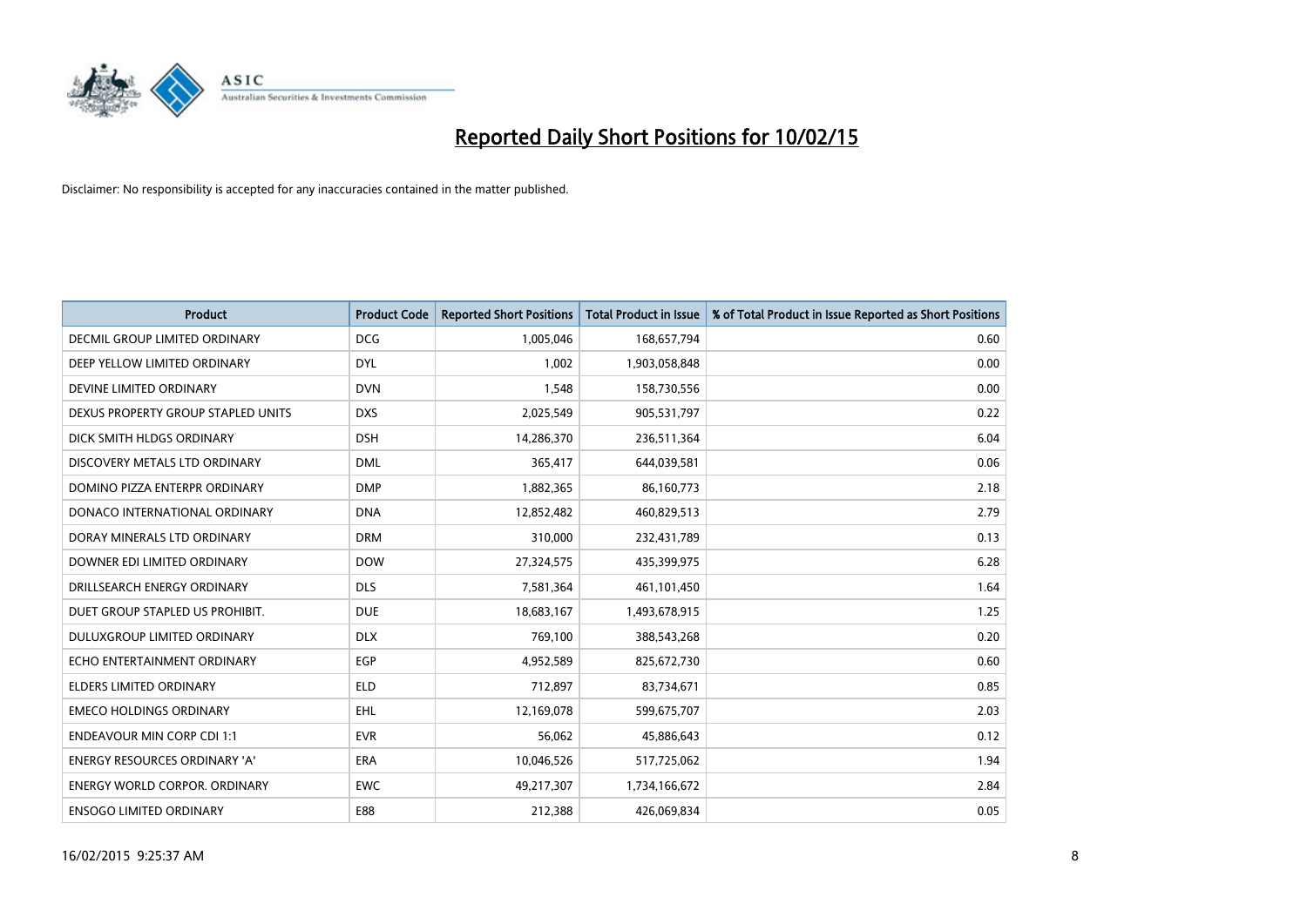

| <b>Product</b>                         | <b>Product Code</b> | <b>Reported Short Positions</b> | <b>Total Product in Issue</b> | % of Total Product in Issue Reported as Short Positions |
|----------------------------------------|---------------------|---------------------------------|-------------------------------|---------------------------------------------------------|
| EQUATORIAL RES LTD ORDINARY            | EQX                 | 33                              | 124,445,353                   | 0.00                                                    |
| EQUITY TRUSTEES ORDINARY               | EQT                 | 51,268                          | 19,270,117                    | 0.27                                                    |
| ERM POWER LIMITED ORDINARY             | EPW                 | 819,215                         | 241,689,186                   | 0.34                                                    |
| ESTIA HEALTH LTD ORDINARY              | <b>EHE</b>          | 1,903,484                       | 180,885,580                   | 1.05                                                    |
| EUREKA GROUP LTD ORDINARY              | <b>EGH</b>          | 670,000                         | 156,766,594                   | 0.43                                                    |
| EVOLUTION MINING LTD ORDINARY          | <b>EVN</b>          | 26,782,667                      | 714,921,647                   | 3.75                                                    |
| FAIRFAX MEDIA LTD ORDINARY             | <b>FXI</b>          | 42,455,478                      | 2,351,955,725                 | 1.81                                                    |
| FANTASTIC HOLDINGS ORDINARY            | <b>FAN</b>          | 14,643                          | 103,257,398                   | 0.01                                                    |
| <b>FAR LTD ORDINARY</b>                | <b>FAR</b>          | 10,536,604                      | 3,127,058,427                 | 0.34                                                    |
| FEDERATION CNTRES ORD/UNIT STAPLED SEC | <b>FDC</b>          | 6,590,880                       | 1,427,641,565                 | 0.46                                                    |
| FINBAR GROUP LIMITED ORDINARY          | <b>FRI</b>          | 7,447                           | 228,720,815                   | 0.00                                                    |
| FISHER & PAYKEL H. ORDINARY            | <b>FPH</b>          | 726                             | 557,860,102                   | 0.00                                                    |
| FLEETWOOD CORP ORDINARY                | <b>FWD</b>          | 1,476,720                       | 61,039,412                    | 2.42                                                    |
| FLETCHER BUILDING ORDINARY             | <b>FBU</b>          | 1,423,458                       | 687,854,788                   | 0.21                                                    |
| FLEXIGROUP LIMITED ORDINARY            | <b>FXL</b>          | 7,513,764                       | 304,096,060                   | 2.47                                                    |
| FLIGHT CENTRE TRAVEL ORDINARY          | <b>FLT</b>          | 8,363,501                       | 100,734,279                   | 8.30                                                    |
| FLINDERS MINES LTD ORDINARY            | <b>FMS</b>          | 165,000                         | 2,762,995,689                 | 0.01                                                    |
| FOCUS MINERALS LTD ORDINARY            | <b>FML</b>          | 2,565,221                       | 9,137,375,877                 | 0.03                                                    |
| <b>FOLKESTONE EDU TRUST UNITS</b>      | <b>FET</b>          | 77,867                          | 244,378,866                   | 0.03                                                    |
| FONTERRA SHARE FUND ORDINARY UNITS     | <b>FSF</b>          | 114,468                         | 121,855,834                   | 0.09                                                    |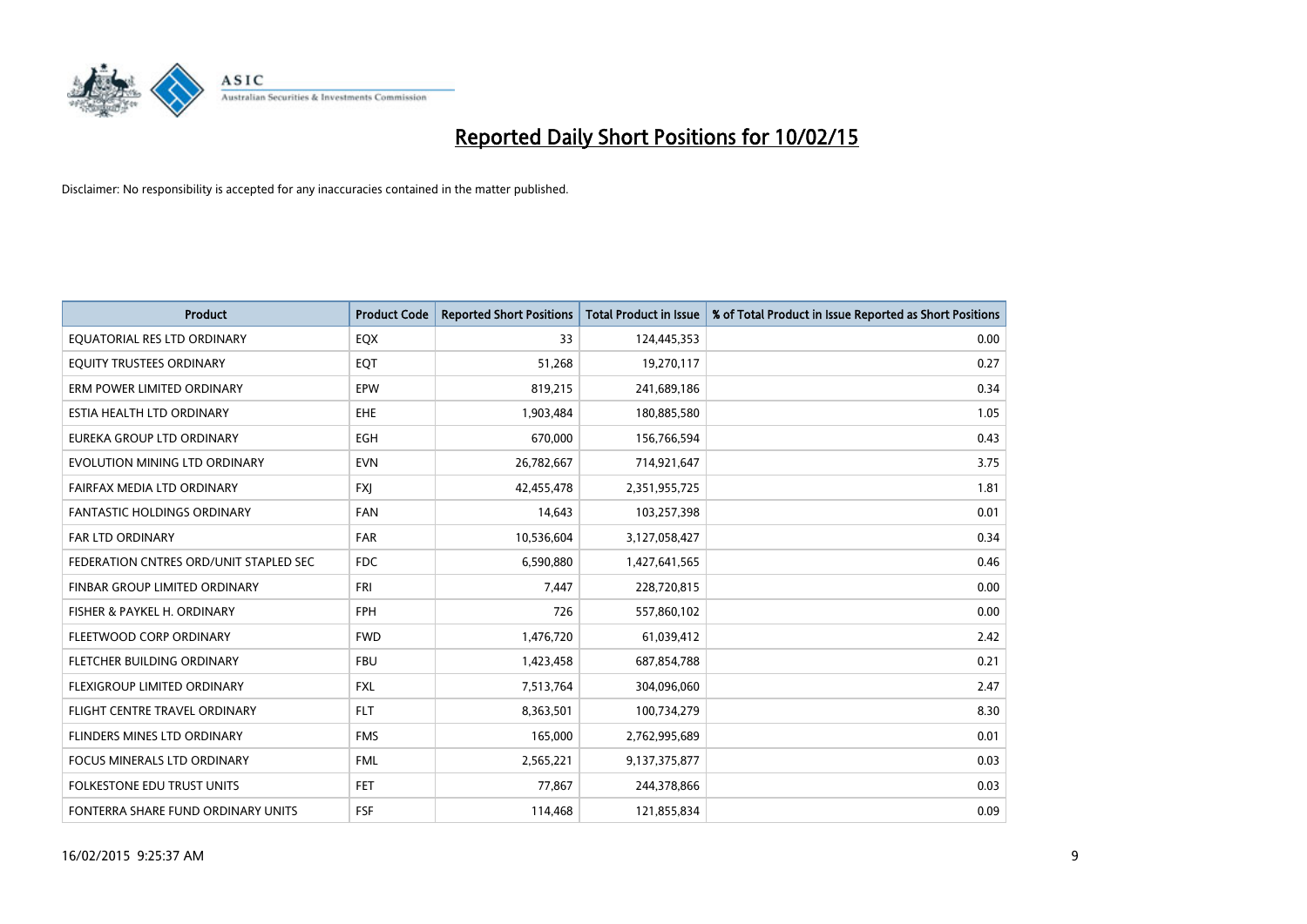

| <b>Product</b>                             | <b>Product Code</b> | <b>Reported Short Positions</b> | <b>Total Product in Issue</b> | % of Total Product in Issue Reported as Short Positions |
|--------------------------------------------|---------------------|---------------------------------|-------------------------------|---------------------------------------------------------|
| FORTESCUE METALS GRP ORDINARY              | <b>FMG</b>          | 336,580,065                     | 3,113,798,151                 | 10.81                                                   |
| FREEDOM FOOD LTD ORDINARY                  | <b>FNP</b>          | 590                             | 152,689,663                   | 0.00                                                    |
| <b>FUNTASTIC LIMITED ORDINARY</b>          | <b>FUN</b>          | 370,000                         | 669,269,723                   | 0.06                                                    |
| <b>G.U.D. HOLDINGS ORDINARY</b>            | GUD                 | 2,859,414                       | 70,939,492                    | 4.03                                                    |
| <b>G8 EDUCATION LIMITED ORDINARY</b>       | <b>GEM</b>          | 11,826,474                      | 359,151,207                   | 3.29                                                    |
| <b>GALAXY RESOURCES ORDINARY</b>           | GXY                 | 1,371,021                       | 1,064,783,990                 | 0.13                                                    |
| <b>GBST HOLDINGS., ORDINARY</b>            | <b>GBT</b>          | 15,751                          | 66,561,725                    | 0.02                                                    |
| <b>GDI PROPERTY GRP STAPLED SECURITIES</b> | <b>GDI</b>          | 483,650                         | 567,575,025                   | 0.09                                                    |
| <b>GENESIS ENERGY LTD ORDINARY</b>         | <b>GNE</b>          | 6,593                           | 1,000,000,000                 | 0.00                                                    |
| <b>GENETIC TECHNOLOGIES ORDINARY</b>       | <b>GTG</b>          | 2,646,750                       | 1,080,648,255                 | 0.24                                                    |
| <b>GENTRACK GROUP LTD ORDINARY</b>         | GTK                 | 3,000                           | 72,699,510                    | 0.00                                                    |
| <b>GENWORTH MORTGAGE ORDINARY</b>          | <b>GMA</b>          | 20,394,908                      | 650,000,000                   | 3.14                                                    |
| <b>GEODYNAMICS LIMITED ORDINARY</b>        | GDY                 | 819                             | 435,880,130                   | 0.00                                                    |
| <b>GINDALBIE METALS LTD ORDINARY</b>       | GBG                 | 18,609,353                      | 1,495,448,025                 | 1.24                                                    |
| <b>GOLD ROAD RES LTD ORDINARY</b>          | GOR                 | 1,478,385                       | 594,881,822                   | 0.25                                                    |
| <b>GOODMAN FIELDER, ORDINARY</b>           | <b>GFF</b>          | 6,144,655                       | 1,955,559,207                 | 0.31                                                    |
| <b>GOODMAN GROUP STAPLED</b>               | <b>GMG</b>          | 12,955,833                      | 1,745,460,061                 | 0.74                                                    |
| <b>GPT GROUP STAPLED SEC.</b>              | <b>GPT</b>          | 5,634,147                       | 1,762,293,107                 | 0.32                                                    |
| <b>GRAINCORP LIMITED A CLASS ORDINARY</b>  | <b>GNC</b>          | 14,222,449                      | 228,855,628                   | 6.21                                                    |
| <b>GRANGE RESOURCES. ORDINARY</b>          | GRR                 | 9,644,933                       | 1,157,338,698                 | 0.83                                                    |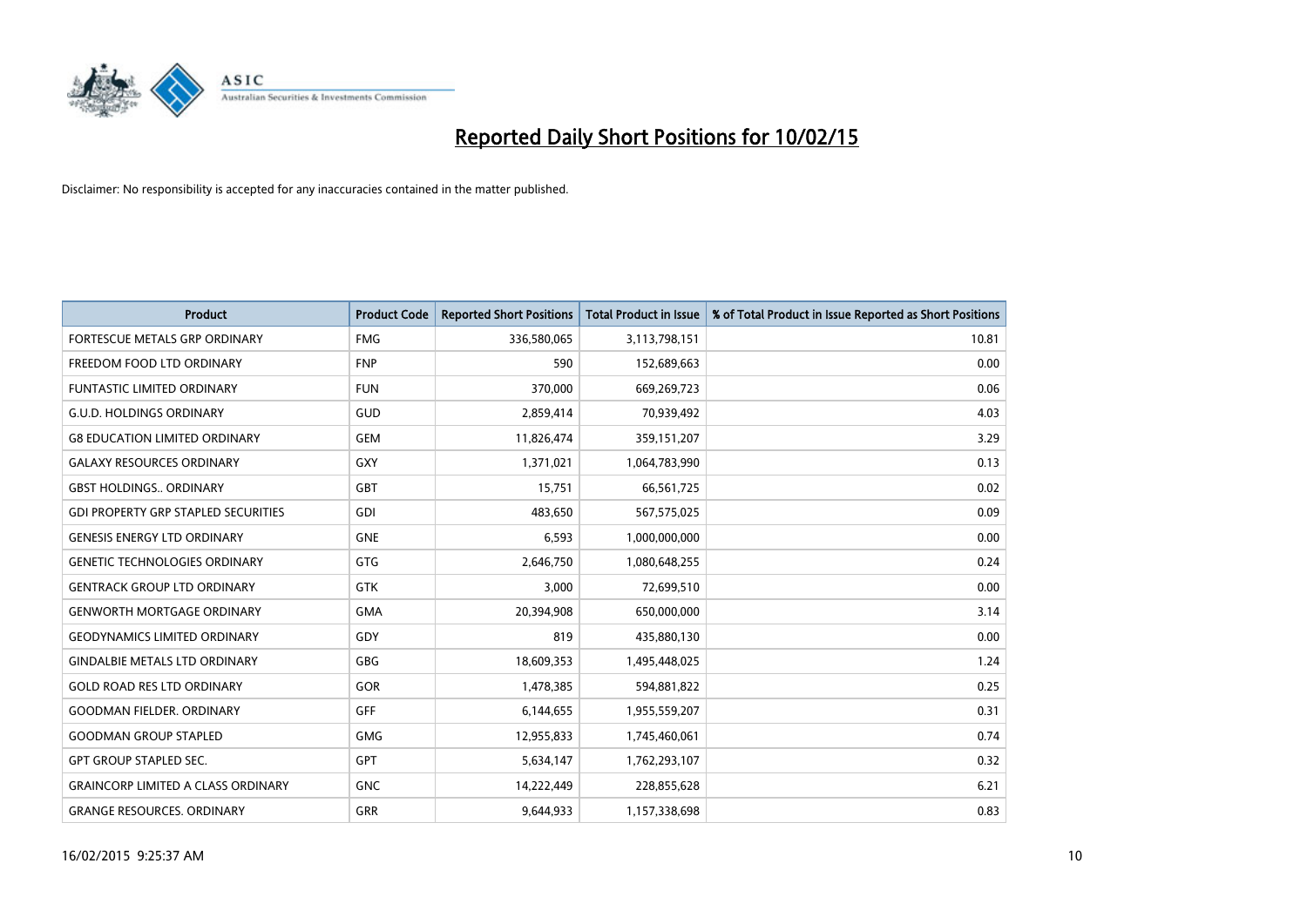

| <b>Product</b>                                   | <b>Product Code</b> | <b>Reported Short Positions</b> | <b>Total Product in Issue</b> | % of Total Product in Issue Reported as Short Positions |
|--------------------------------------------------|---------------------|---------------------------------|-------------------------------|---------------------------------------------------------|
| <b>GREENCROSS LIMITED ORDINARY</b>               | GXL                 | 2,749,927                       | 111,447,503                   | 2.47                                                    |
| <b>GREENLAND MIN EN LTD ORDINARY</b>             | GGG                 | 6,170,000                       | 669,389,552                   | 0.92                                                    |
| <b>GREENLAND MIN EN LTD RIGHTS 26-JUN-14</b>     | GGGR                | 3,842                           | 88,685,050                    | 0.00                                                    |
| <b>GROWTHPOINT PROPERTY ORD/UNIT STAPLED SEC</b> | GOZ                 | 755,352                         | 554,602,697                   | 0.14                                                    |
| <b>GRYPHON MINERALS LTD ORDINARY</b>             | GRY                 | 2,276,821                       | 401,290,987                   | 0.57                                                    |
| <b>GUILDFORD COAL LTD ORDINARY</b>               | <b>GUF</b>          | 49,999                          | 917,612,681                   | 0.01                                                    |
| <b>GWA GROUP LTD ORDINARY</b>                    | <b>GWA</b>          | 15,847,013                      | 306,533,770                   | 5.17                                                    |
| <b>HARVEY NORMAN ORDINARY</b>                    | <b>HVN</b>          | 37,635,540                      | 1,110,603,911                 | 3.39                                                    |
| HEALTHSCOPE LIMITED. ORDINARY                    | <b>HSO</b>          | 13,106,390                      | 1,732,094,838                 | 0.76                                                    |
| <b>HENDERSON GROUP CDI 1:1</b>                   | <b>HGG</b>          | 2,928,416                       | 753,392,858                   | 0.39                                                    |
| HFA HOLDINGS LIMITED ORDINARY                    | <b>HFA</b>          | 308                             | 162,147,897                   | 0.00                                                    |
| <b>HIGHLANDS PACIFIC ORDINARY</b>                | HIG                 | 3,153                           | 920,577,086                   | 0.00                                                    |
| HILLGROVE RES LTD ORDINARY                       | <b>HGO</b>          | 109,596                         | 147,798,623                   | 0.07                                                    |
| <b>HILLS LTD ORDINARY</b>                        | <b>HIL</b>          | 1,609,019                       | 231,985,526                   | 0.69                                                    |
| HORIZON OIL LIMITED ORDINARY                     | <b>HZN</b>          | 44,934,553                      | 1,301,981,265                 | 3.45                                                    |
| <b>HOTEL PROPERTY STAPLED</b>                    | <b>HPI</b>          | 174,207                         | 146,105,439                   | 0.12                                                    |
| <b>ICAR ASIA LTD ORDINARY</b>                    | ICQ                 | 190,494                         | 217,769,656                   | 0.09                                                    |
| ICON ENERGY LIMITED ORDINARY                     | <b>ICN</b>          | 100,000                         | 618,717,503                   | 0.02                                                    |
| <b>IINET LIMITED ORDINARY</b>                    | <b>IIN</b>          | 6,448,134                       | 162,163,526                   | 3.98                                                    |
| <b>ILUKA RESOURCES ORDINARY</b>                  | ILU                 | 22,783,292                      | 418,700,517                   | 5.44                                                    |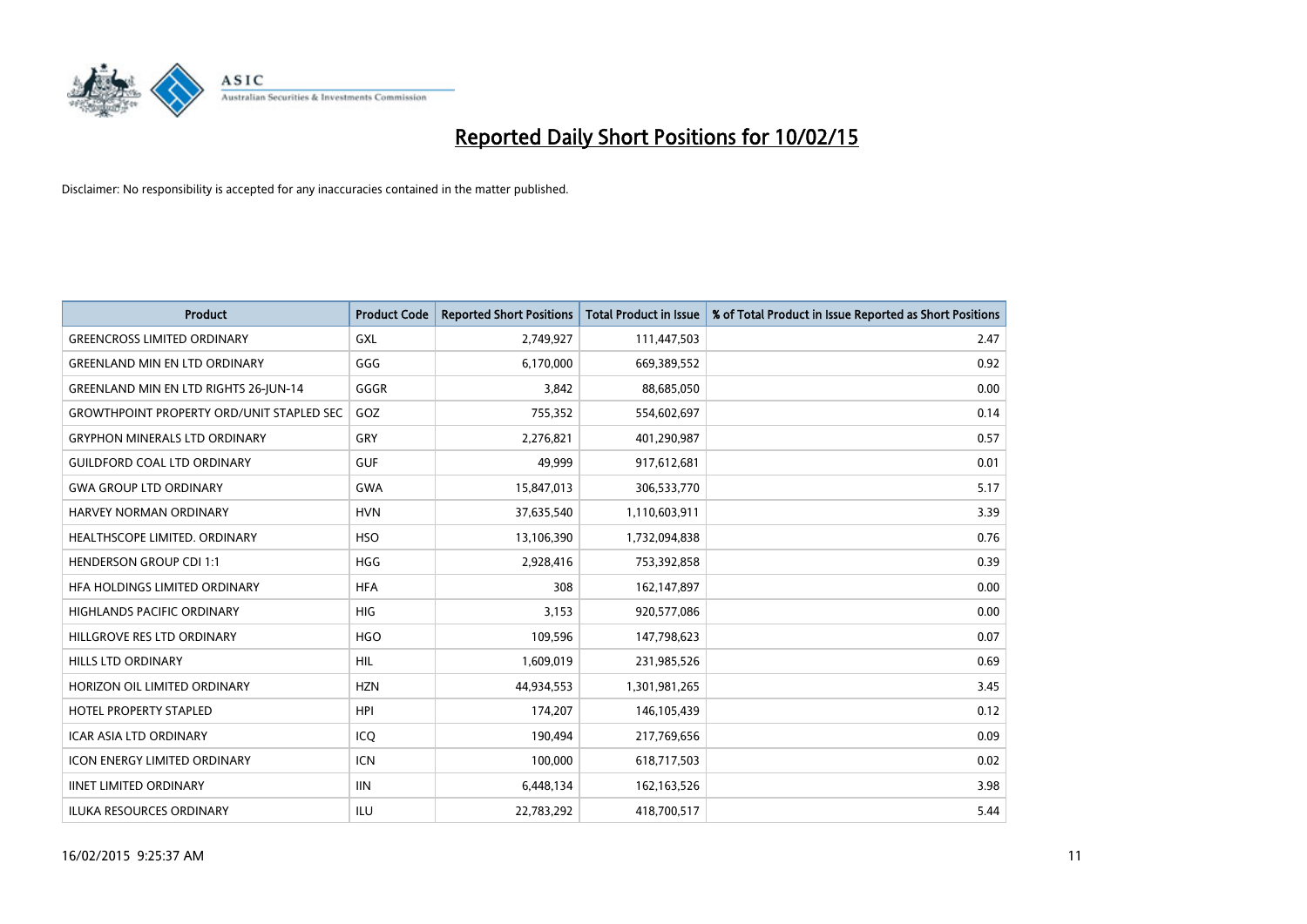

| <b>Product</b>                                | <b>Product Code</b> | <b>Reported Short Positions</b> | <b>Total Product in Issue</b> | % of Total Product in Issue Reported as Short Positions |
|-----------------------------------------------|---------------------|---------------------------------|-------------------------------|---------------------------------------------------------|
| <b>IMDEX LIMITED ORDINARY</b>                 | <b>IMD</b>          | 1,718,361                       | 216,203,136                   | 0.79                                                    |
| IMF BENTHAM LTD ORDINARY                      | <b>IMF</b>          | 4,205,841                       | 166,580,957                   | 2.52                                                    |
| <b>INCITEC PIVOT ORDINARY</b>                 | IPL                 | 27,208,819                      | 1,675,621,466                 | 1.62                                                    |
| INDEPENDENCE GROUP ORDINARY                   | <b>IGO</b>          | 1,893,294                       | 234,256,573                   | 0.81                                                    |
| <b>INDUSTRIA REIT STAPLED</b>                 | <b>IDR</b>          | 663,283                         | 125,000,001                   | 0.53                                                    |
| <b>INFIGEN ENERGY STAPLED SECURITIES</b>      | <b>IFN</b>          | 3,584,574                       | 767,887,581                   | 0.47                                                    |
| <b>INFOMEDIA LTD ORDINARY</b>                 | <b>IFM</b>          | 848,290                         | 307,127,687                   | 0.28                                                    |
| <b>INGENIA GROUP STAPLED SECURITIES</b>       | <b>INA</b>          | 10,681,046                      | 878,851,910                   | 1.22                                                    |
| INSURANCE AUSTRALIA ORDINARY                  | IAG                 | 8,633,533                       | 2,341,618,048                 | 0.37                                                    |
| <b>INTREPID MINES ORDINARY</b>                | <b>IAU</b>          | 1,090,899                       | 369,869,196                   | 0.29                                                    |
| INTUERI EDU GRP LTD ORDINARY                  | IQE                 | 128                             | 100,000,000                   | 0.00                                                    |
| <b>INVESTA OFFICE FUND STAPLED SECURITIES</b> | <b>IOF</b>          | 2,513,524                       | 614,047,458                   | 0.41                                                    |
| <b>INVOCARE LIMITED ORDINARY</b>              | <b>IVC</b>          | 3,972,336                       | 110,030,298                   | 3.61                                                    |
| <b>IOOF HOLDINGS LTD ORDINARY</b>             | IFL                 | 14,484,289                      | 300,133,752                   | 4.83                                                    |
| <b>IPH LIMITED ORDINARY</b>                   | IPH                 | 566,666                         | 157,559,499                   | 0.36                                                    |
| <b>IPROPERTY GROUP LTD ORDINARY</b>           | <b>IPP</b>          | 3,545,977                       | 186,703,204                   | 1.90                                                    |
| <b>IRESS LIMITED ORDINARY</b>                 | <b>IRE</b>          | 6,174,125                       | 159,097,319                   | 3.88                                                    |
| <b>ISELECT LTD ORDINARY</b>                   | <b>ISU</b>          | 1,876,424                       | 261,489,894                   | 0.72                                                    |
| <b>ISENTIA GROUP LTD ORDINARY</b>             | <b>ISD</b>          | 592,785                         | 200,000,001                   | 0.30                                                    |
| <b>ISENTRIC LTD. ORDINARY</b>                 | ICU                 | 39.829                          | 87,250,949                    | 0.05                                                    |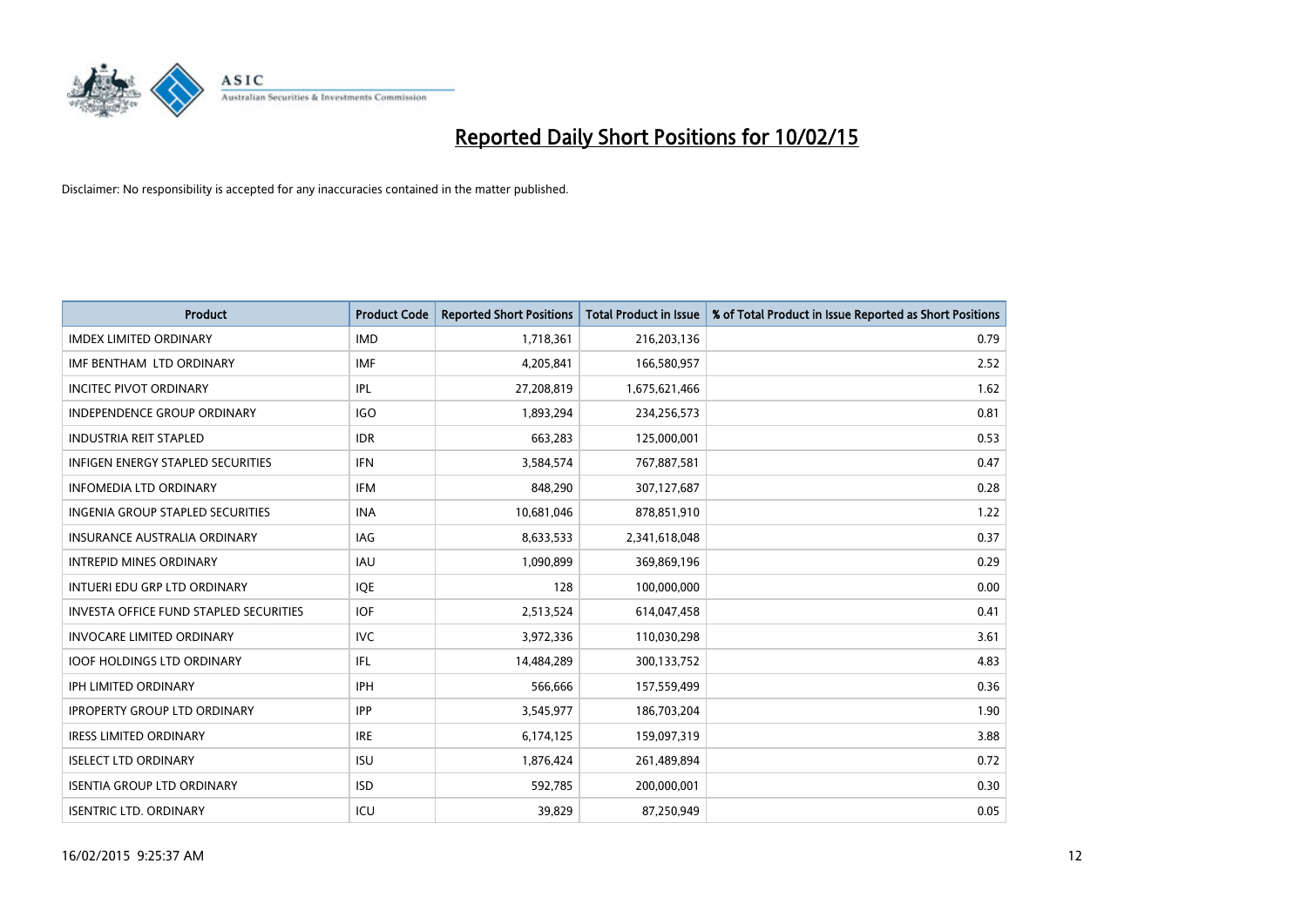

| <b>Product</b>                                  | <b>Product Code</b> | <b>Reported Short Positions</b> | <b>Total Product in Issue</b> | % of Total Product in Issue Reported as Short Positions |
|-------------------------------------------------|---------------------|---------------------------------|-------------------------------|---------------------------------------------------------|
| <b>JAMES HARDIE INDUST CHESS DEPOSITARY INT</b> | <b>IHX</b>          | 12,676,510                      | 445,256,278                   | 2.85                                                    |
| <b>JAPARA HEALTHCARE LT ORDINARY</b>            | <b>IHC</b>          | 19,089,112                      | 263,046,592                   | 7.26                                                    |
| <b>JB HI-FI LIMITED ORDINARY</b>                | <b>JBH</b>          | 9,113,403                       | 98,950,309                    | 9.21                                                    |
| KAROON GAS AUSTRALIA ORDINARY                   | <b>KAR</b>          | 22,765,193                      | 246,608,239                   | 9.23                                                    |
| KATHMANDU HOLD LTD ORDINARY                     | <b>KMD</b>          | 9.380.766                       | 201,484,583                   | 4.66                                                    |
| <b>KBL MINING LIMITED ORDINARY</b>              | <b>KBL</b>          | 1,820                           | 396,535,629                   | 0.00                                                    |
| KINGSGATE CONSOLID. ORDINARY                    | <b>KCN</b>          | 20,057,946                      | 223,584,937                   | 8.97                                                    |
| KINGSROSE MINING LTD ORDINARY                   | <b>KRM</b>          | 414,490                         | 358,611,493                   | 0.12                                                    |
| KOGI IRON LTD ORDINARY                          | <b>KFE</b>          | 654,562                         | 376,669,836                   | 0.17                                                    |
| LEIGHTON HOLDINGS ORDINARY                      | LEI                 | 6,250,551                       | 338,503,563                   | 1.85                                                    |
| LEND LEASE GROUP UNIT/ORD STAPLED               | LLC                 | 2,647,546                       | 579,596,726                   | 0.46                                                    |
| LIFESTYLE COMMUNIT, ORDINARY                    | LIC                 | 25,000                          | 101,220,131                   | 0.02                                                    |
| LIQUEFIED NATURAL ORDINARY                      | <b>LNG</b>          | 15,748,476                      | 462,643,201                   | 3.40                                                    |
| LONESTAR RESO LTD ORDINARY                      | <b>LNR</b>          | 122,014                         | 752,187,211                   | 0.02                                                    |
| LYNAS CORPORATION ORDINARY                      | <b>LYC</b>          | 83,673,661                      | 3,370,958,700                 | 2.48                                                    |
| <b>M2 GRP LTD ORDINARY</b>                      | <b>MTU</b>          | 2,021,764                       | 181,905,060                   | 1.11                                                    |
| <b>MACA LIMITED ORDINARY</b>                    | <b>MLD</b>          | 962,457                         | 232,676,373                   | 0.41                                                    |
| MACMAHON HOLDINGS ORDINARY                      | <b>MAH</b>          | 813,807                         | 1,261,699,966                 | 0.06                                                    |
| MACO ATLAS ROADS GRP ORDINARY STAPLED           | <b>MOA</b>          | 13,882,487                      | 511,538,852                   | 2.71                                                    |
| MACQUARIE GROUP LTD ORDINARY                    | <b>MOG</b>          | 856,971                         | 324,342,024                   | 0.26                                                    |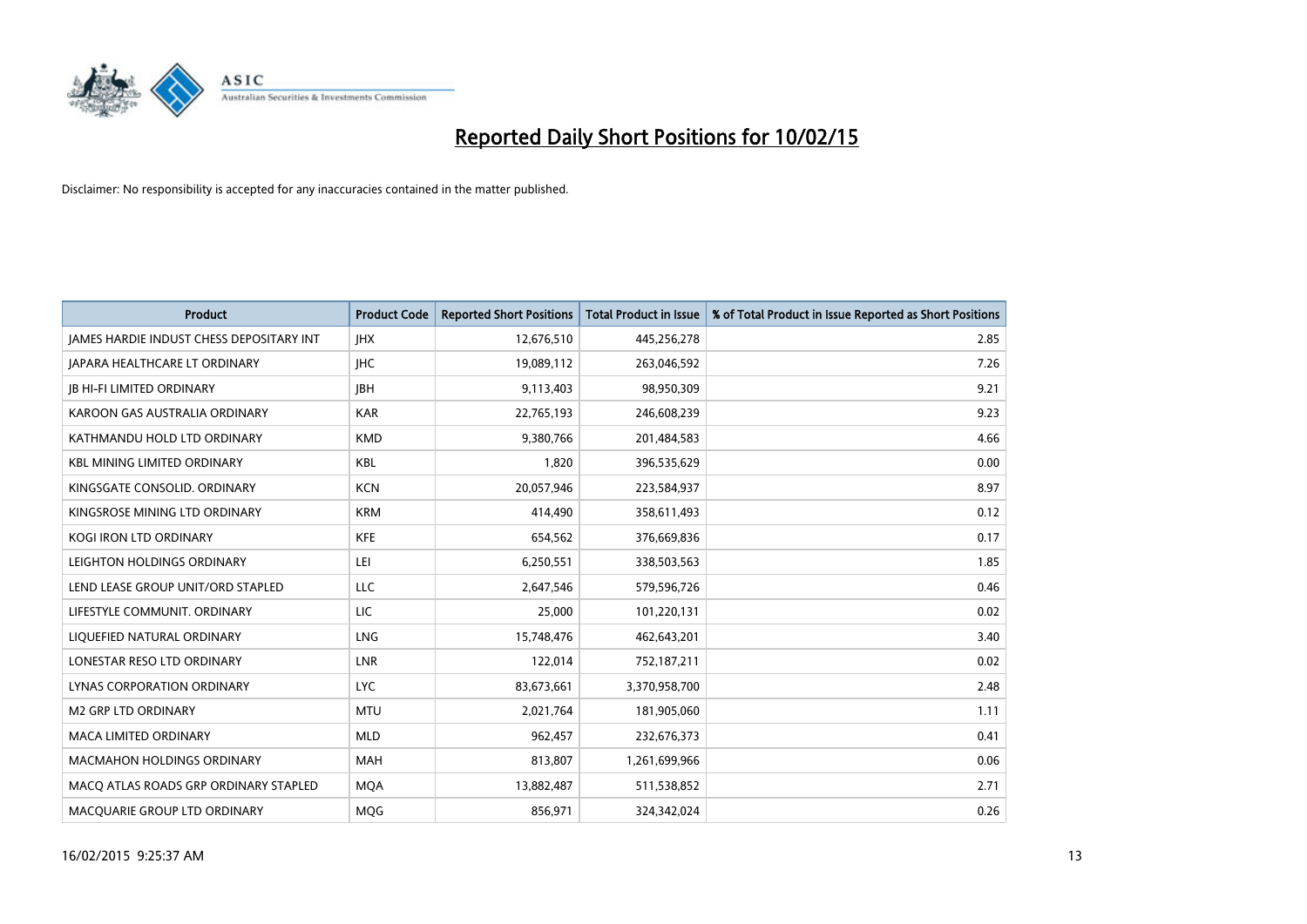

| <b>Product</b>                       | <b>Product Code</b> | <b>Reported Short Positions</b> | <b>Total Product in Issue</b> | % of Total Product in Issue Reported as Short Positions |
|--------------------------------------|---------------------|---------------------------------|-------------------------------|---------------------------------------------------------|
| MAGELLAN FIN GRP LTD ORDINARY        | <b>MFG</b>          | 1,913,789                       | 159,818,691                   | 1.20                                                    |
| MANTRA GROUP LTD ORDINARY            | <b>MTR</b>          | 4,356,214                       | 249,471,229                   | 1.75                                                    |
| <b>MATRIX C &amp; E LTD ORDINARY</b> | <b>MCE</b>          | 2,550,701                       | 94,555,428                    | 2.70                                                    |
| MAVERICK DRILLING ORDINARY           | <b>MAD</b>          | 1,073,180                       | 545,000,115                   | 0.20                                                    |
| <b>MAXITRANS INDUSTRIES ORDINARY</b> | <b>MXI</b>          | 209,692                         | 185,075,653                   | 0.11                                                    |
| MAYNE PHARMA LTD ORDINARY            | <b>MYX</b>          | 16,357,414                      | 593,301,190                   | 2.76                                                    |
| MCMILLAN SHAKESPEARE ORDINARY        | <b>MMS</b>          | 748,336                         | 77,525,801                    | 0.97                                                    |
| MCPHERSON'S LTD ORDINARY             | <b>MCP</b>          | 10,001                          | 96,684,407                    | 0.01                                                    |
| MEDIBANK PRIVATE LTD ORDINARY        | <b>MPL</b>          | 23,391,283                      | 2,754,003,240                 | 0.85                                                    |
| MEDUSA MINING LTD ORDINARY           | <b>MML</b>          | 8,396,641                       | 207,794,301                   | 4.04                                                    |
| MELBOURNE IT LIMITED ORDINARY        | MLB                 | 1,000                           | 92,944,392                    | 0.00                                                    |
| MEO AUSTRALIA LTD ORDINARY           | <b>MEO</b>          | 411,000                         | 750,488,387                   | 0.05                                                    |
| MERIDIAN ENERGY INSTALMENT RECEIPTS  | <b>MEZCA</b>        | 200,000                         | 1,255,413,626                 | 0.02                                                    |
| MESOBLAST LIMITED ORDINARY           | <b>MSB</b>          | 22,272,188                      | 324,201,029                   | 6.87                                                    |
| METALS X LIMITED ORDINARY            | <b>MLX</b>          | 130,458                         | 416,010,939                   | 0.03                                                    |
| METCASH LIMITED ORDINARY             | <b>MTS</b>          | 140,871,380                     | 928,357,876                   | 15.17                                                   |
| METMINCO LIMITED ORDINARY            | <b>MNC</b>          | 32,000                          | 1,855,516,023                 | 0.00                                                    |
| MIGHTY RIVER POWER ORDINARY          | <b>MYT</b>          | 1,755,623                       | 1,400,012,517                 | 0.13                                                    |
| MINCOR RESOURCES NL ORDINARY         | <b>MCR</b>          | 14,174                          | 188,208,274                   | 0.01                                                    |
| MINERAL DEPOSITS ORDINARY            | <b>MDL</b>          | 1,021,964                       | 103,676,341                   | 0.99                                                    |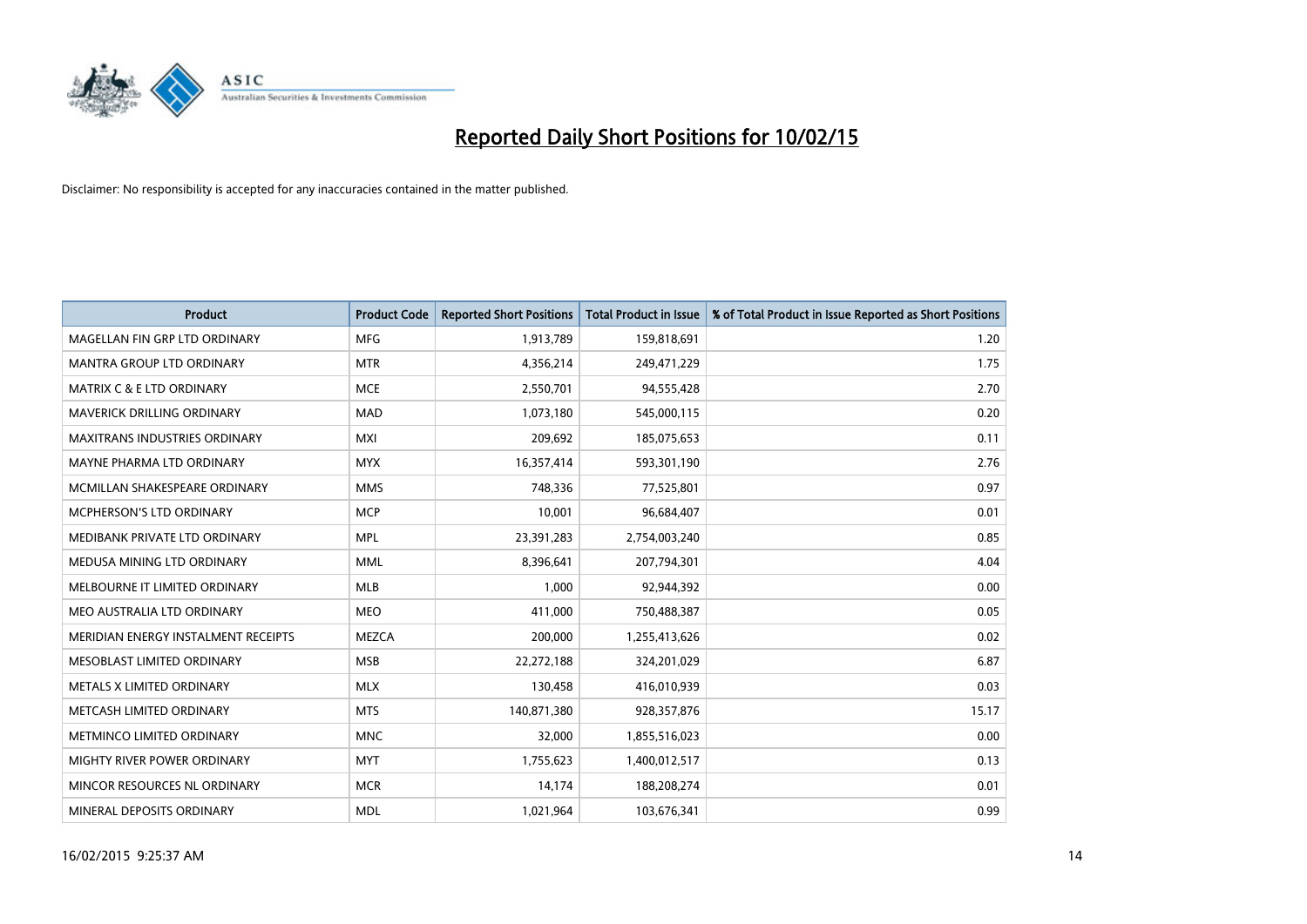

| <b>Product</b>                     | <b>Product Code</b> | <b>Reported Short Positions</b> | <b>Total Product in Issue</b> | % of Total Product in Issue Reported as Short Positions |
|------------------------------------|---------------------|---------------------------------|-------------------------------|---------------------------------------------------------|
| MINERAL RESOURCES, ORDINARY        | <b>MIN</b>          | 16,904,797                      | 187,270,274                   | 9.03                                                    |
| MINT PAYMENTS LTD ORDINARY         | <b>MNW</b>          | 33,879                          | 470,635,552                   | 0.01                                                    |
| MIRABELA NICKEL LTD ORDINARY       | <b>MBN</b>          | 2,012,293                       | 929,710,216                   | 0.22                                                    |
| MIRVAC GROUP STAPLED SECURITIES    | <b>MGR</b>          | 15,244,974                      | 3,697,197,370                 | 0.41                                                    |
| MMAOFFSHOR ORDINARY                | <b>MRM</b>          | 24,308,364                      | 368,666,221                   | 6.59                                                    |
| MOLOPO ENERGY LTD ORDINARY         | <b>MPO</b>          | 30,833                          | 248,832,798                   | 0.01                                                    |
| <b>MONADELPHOUS GROUP ORDINARY</b> | <b>MND</b>          | 7,271,537                       | 92,998,380                    | 7.82                                                    |
| MONASH IVF GROUP LTD ORDINARY      | <b>MVF</b>          | 826,033                         | 231,081,089                   | 0.36                                                    |
| MORTGAGE CHOICE LTD ORDINARY       | <b>MOC</b>          | 19,789                          | 124,216,248                   | 0.02                                                    |
| <b>MOUNT GIBSON IRON ORDINARY</b>  | MGX                 | 68,731,219                      | 1,090,805,085                 | 6.30                                                    |
| MULTIPLEX SITES SITES              | <b>MXUPA</b>        | 2,155                           | 4,500,000                     | 0.05                                                    |
| MYER HOLDINGS LTD ORDINARY         | <b>MYR</b>          | 114,572,682                     | 585,689,551                   | 19.56                                                   |
| NANOSONICS LIMITED ORDINARY        | <b>NAN</b>          | 2,337,823                       | 264,362,826                   | 0.88                                                    |
| NATIONAL AUST. BANK ORDINARY       | <b>NAB</b>          | 13,378,777                      | 2,419,353,823                 | 0.55                                                    |
| NATIONAL STORAGE STAPLED           | <b>NSR</b>          | 1,440,589                       | 295,631,660                   | 0.49                                                    |
| NAVITAS LIMITED ORDINARY           | <b>NVT</b>          | 3,267,813                       | 376,037,813                   | 0.87                                                    |
| NEARMAP LTD ORDINARY               | <b>NEA</b>          | 2,300,254                       | 348,196,101                   | 0.66                                                    |
| NEOMETALS LTD ORDINARY             | <b>NMT</b>          | 1,015                           | 499,453,895                   | 0.00                                                    |
| NEON ENERGY LIMITED ORDINARY       | <b>NEN</b>          | 13,245                          | 553,037,848                   | 0.00                                                    |
| NEW HOPE CORPORATION ORDINARY      | <b>NHC</b>          | 1,079,068                       | 830,999,449                   | 0.13                                                    |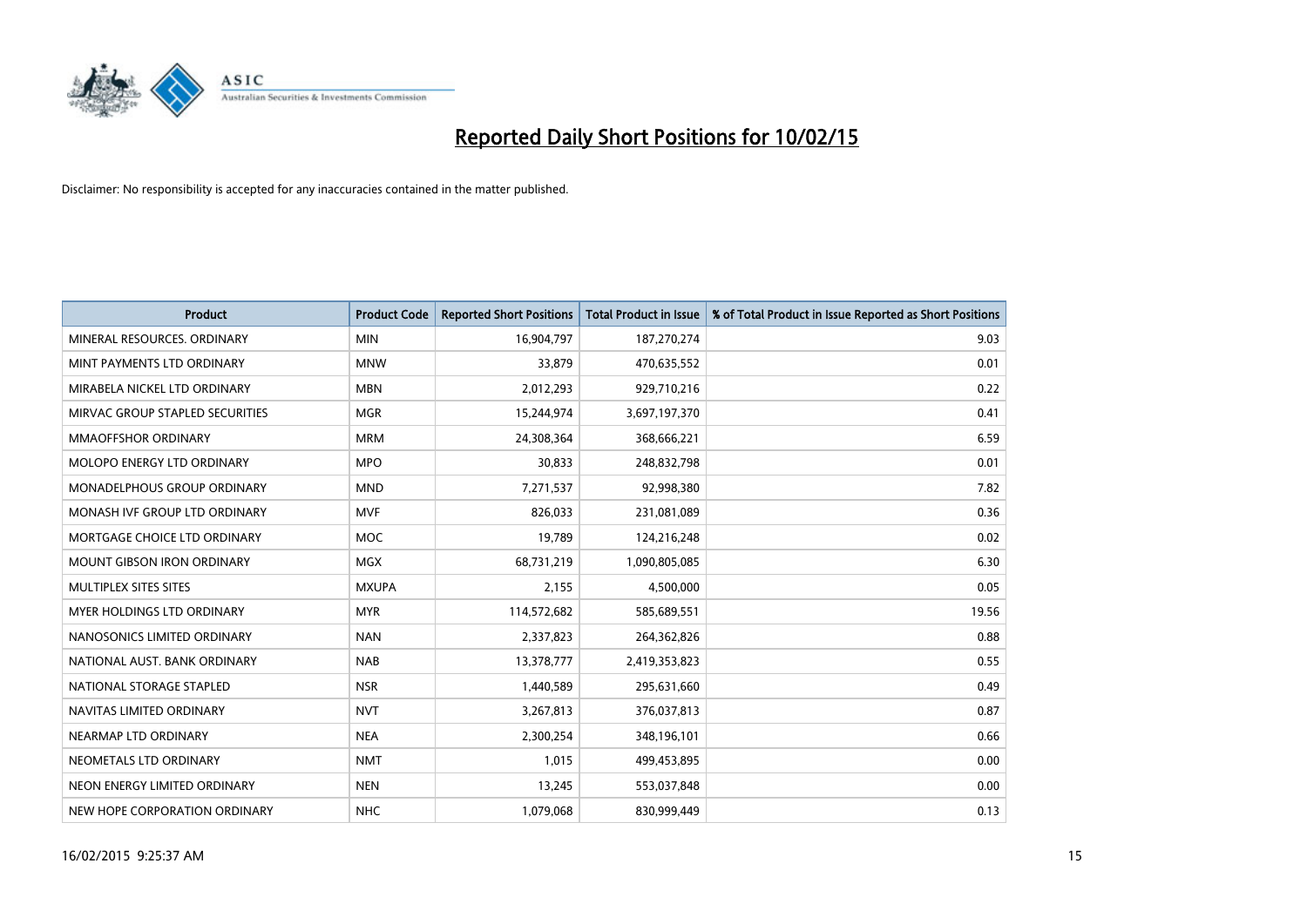

| <b>Product</b>                         | <b>Product Code</b> | <b>Reported Short Positions</b> | <b>Total Product in Issue</b> | % of Total Product in Issue Reported as Short Positions |
|----------------------------------------|---------------------|---------------------------------|-------------------------------|---------------------------------------------------------|
| NEWCREST MINING ORDINARY               | <b>NCM</b>          | 8,032,783                       | 766,510,971                   | 1.05                                                    |
| NEWS CORP A NON-VOTING CDI             | <b>NWSLV</b>        | 336                             | 2,513,551                     | 0.01                                                    |
| NEWS CORP B VOTING CDI                 | <b>NWS</b>          | 2,521,562                       | 39,943,353                    | 6.31                                                    |
| NEWSAT LIMITED ORDINARY                | <b>NWT</b>          | 6,337,554                       | 643,574,841                   | 0.98                                                    |
| NEXTDC LIMITED ORDINARY                | <b>NXT</b>          | 19,156,570                      | 193,154,486                   | 9.92                                                    |
| NEXUS ENERGY LIMITED ORDINARY          | <b>NXS</b>          | 58,176                          | 1,330,219,459                 | 0.00                                                    |
| NIB HOLDINGS LIMITED ORDINARY          | <b>NHF</b>          | 191,949                         | 439,004,182                   | 0.04                                                    |
| NINE ENTERTAINMENT ORDINARY            | <b>NEC</b>          | 18,389,958                      | 940,295,023                   | 1.96                                                    |
| NOBLE MINERAL RES ORDINARY             | <b>NMG</b>          | 2,365,726                       | 666,397,952                   | 0.36                                                    |
| NORTHERN IRON LTD ORDINARY             | <b>NFE</b>          | 11,392                          | 484,405,314                   | 0.00                                                    |
| NORTHERN STAR ORDINARY                 | <b>NST</b>          | 9,569,134                       | 592,256,718                   | 1.62                                                    |
| NOVION PROPERTY GRP STAPLED SECURITIES | <b>NVN</b>          | 30,465,641                      | 3,050,627,717                 | 1.00                                                    |
| NRW HOLDINGS LIMITED ORDINARY          | <b>NWH</b>          | 17,322,225                      | 278,888,011                   | 6.21                                                    |
| NUFARM LIMITED ORDINARY                | <b>NUF</b>          | 8,193,427                       | 264,948,132                   | 3.09                                                    |
| NUPLEX INDUSTRIES ORDINARY             | <b>NPX</b>          | 1,000                           | 198,125,827                   | 0.00                                                    |
| OCEANAGOLD CORP. CHESS DEPOSITARY INT  | <b>OGC</b>          | 442,669                         | 301,520,186                   | 0.15                                                    |
| OIL SEARCH LTD ORDINARY                | OSH                 | 27,505,614                      | 1,522,692,587                 | 1.81                                                    |
| OM HOLDINGS LIMITED ORDINARY           | OMH                 | 58,082                          | 733,423,337                   | 0.01                                                    |
| OOH!MEDIA LIMITED ORDINARY             | <b>OML</b>          | 630,720                         | 149,882,534                   | 0.42                                                    |
| ORICA LIMITED ORDINARY                 | ORI                 | 30,417,272                      | 372,743,291                   | 8.16                                                    |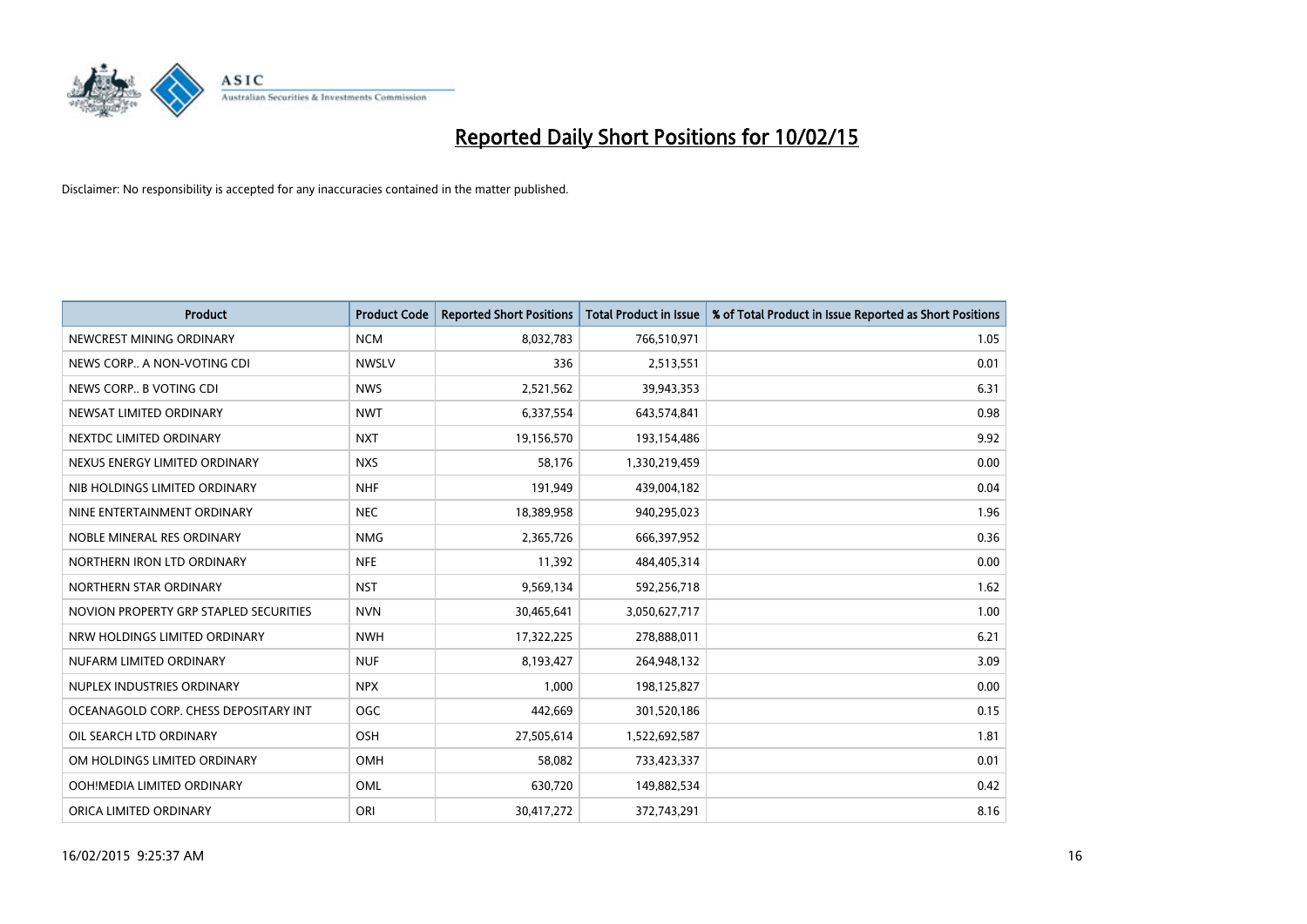

| <b>Product</b>                    | <b>Product Code</b> | <b>Reported Short Positions</b> | <b>Total Product in Issue</b> | % of Total Product in Issue Reported as Short Positions |
|-----------------------------------|---------------------|---------------------------------|-------------------------------|---------------------------------------------------------|
| ORIGIN ENERGY ORDINARY            | <b>ORG</b>          | 12,512,125                      | 1,106,314,634                 | 1.13                                                    |
| OROCOBRE LIMITED ORDINARY         | <b>ORE</b>          | 4,059,503                       | 132,041,911                   | 3.07                                                    |
| ORORA LIMITED ORDINARY            | <b>ORA</b>          | 1,808,763                       | 1,206,684,923                 | 0.15                                                    |
| OROTONGROUP LIMITED ORDINARY      | ORL                 | 75,083                          | 40,880,902                    | 0.18                                                    |
| <b>OZ MINERALS ORDINARY</b>       | <b>OZL</b>          | 4,763,342                       | 303,470,022                   | 1.57                                                    |
| <b>OZFOREX GROUP LTD ORDINARY</b> | <b>OFX</b>          | 10,309,121                      | 240,000,000                   | 4.30                                                    |
| PACIFIC BRANDS ORDINARY           | <b>PBG</b>          | 87,696,764                      | 917,226,291                   | 9.56                                                    |
| PACIFIC SMILES GRP ORDINARY       | <b>PSQ</b>          | 133,000                         | 151,993,395                   | 0.09                                                    |
| PACT GROUP HLDGS LTD ORDINARY     | <b>PGH</b>          | 1,402,384                       | 294,145,019                   | 0.48                                                    |
| PALADIN ENERGY LTD ORDINARY       | <b>PDN</b>          | 69,993,571                      | 1,666,927,668                 | 4.20                                                    |
| PANAUST LIMITED ORDINARY          | <b>PNA</b>          | 3,344,851                       | 637,071,326                   | 0.53                                                    |
| PANORAMIC RESOURCES ORDINARY      | PAN                 | 1,313,495                       | 321,424,015                   | 0.41                                                    |
| PANTERRA GOLD LTD ORDINARY        | PGI                 | $\mathbf{1}$                    | 848,124,168                   | 0.00                                                    |
| PAPERLINX LIMITED ORDINARY        | <b>PPX</b>          | 57,743                          | 665, 181, 261                 | 0.01                                                    |
| PATTIES FOODS LTD ORDINARY        | <b>PFL</b>          | 7,327                           | 139,234,153                   | 0.01                                                    |
| PEET LIMITED ORDINARY             | <b>PPC</b>          | 8,174                           | 484,853,684                   | 0.00                                                    |
| PENINSULA ENERGY LTD ORDINARY     | <b>PEN</b>          | 2,400,000                       | 5,476,640,447                 | 0.04                                                    |
| PERPETUAL LIMITED ORDINARY        | PPT                 | 1,141,591                       | 46,574,426                    | 2.45                                                    |
| PERSEUS MINING LTD ORDINARY       | <b>PRU</b>          | 15,953,600                      | 526,656,401                   | 3.03                                                    |
| PHARMAXIS LTD ORDINARY            | <b>PXS</b>          | 8,777                           | 310,621,349                   | 0.00                                                    |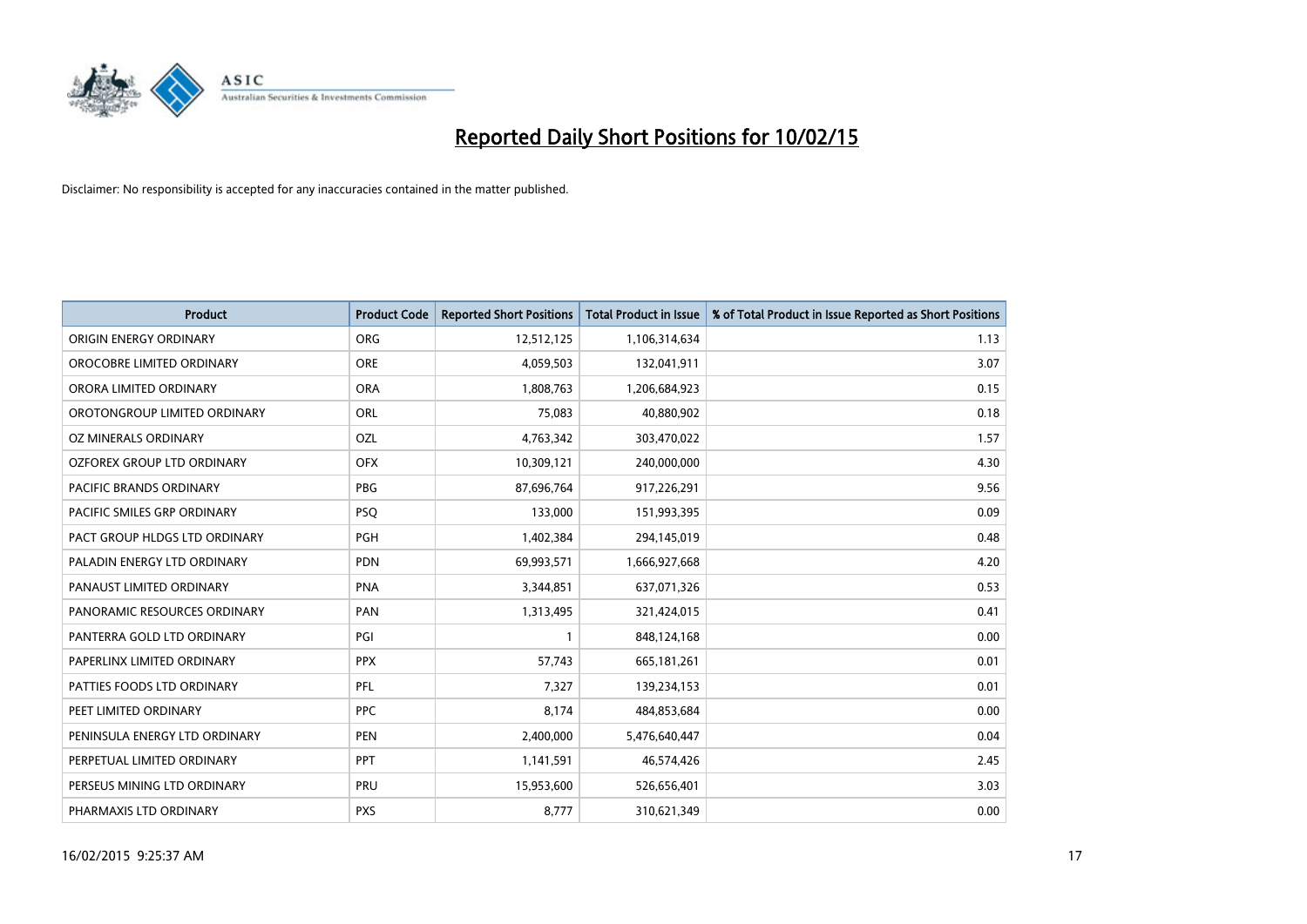

| <b>Product</b>                    | <b>Product Code</b> | <b>Reported Short Positions</b> | <b>Total Product in Issue</b> | % of Total Product in Issue Reported as Short Positions |
|-----------------------------------|---------------------|---------------------------------|-------------------------------|---------------------------------------------------------|
| PHOSPHAGENICS LTD. ORDINARY       | <b>POH</b>          | 250,000                         | 1,261,965,957                 | 0.02                                                    |
| PLATINUM ASSET ORDINARY           | <b>PTM</b>          | 1,042,038                       | 581,895,380                   | 0.18                                                    |
| PLATINUM AUSTRALIA ORDINARY       | <b>PLA</b>          | 836,127                         | 504,968,043                   | 0.17                                                    |
| PLATINUM CAPITAL LTD ORDINARY     | <b>PMC</b>          | 28,567                          | 232,190,254                   | 0.01                                                    |
| PMP LIMITED ORDINARY              | <b>PMP</b>          | 27,581                          | 323,781,124                   | 0.01                                                    |
| POSEIDON NICK LTD ORDINARY        | <b>POS</b>          | 1,716,313                       | 683,588,322                   | 0.25                                                    |
| PRANA BIOTECHNOLOGY ORDINARY      | PBT                 | 2,279,355                       | 488,936,960                   | 0.47                                                    |
| PREMIER INVESTMENTS ORDINARY      | <b>PMV</b>          | 856,932                         | 155,900,075                   | 0.55                                                    |
| PRIMA BIOMED LTD ORDINARY         | <b>PRR</b>          | 150                             | 1,389,839,964                 | 0.00                                                    |
| PRIMARY HEALTH CARE ORDINARY      | <b>PRY</b>          | 42,785,328                      | 512,130,550                   | 8.35                                                    |
| PRIME MEDIA GRP LTD ORDINARY      | <b>PRT</b>          | 1,211,703                       | 366,330,303                   | 0.33                                                    |
| PROGRAMMED ORDINARY               | <b>PRG</b>          | 498,797                         | 118,651,911                   | 0.42                                                    |
| PROMESA LIMITED ORDINARY          | <b>PRA</b>          | 1,848,713                       | 384,412,465                   | 0.48                                                    |
| PURA VIDA ENERGY NL ORDINARY      | <b>PVD</b>          | 1,169,063                       | 133,404,383                   | 0.88                                                    |
| <b>QANTAS AIRWAYS ORDINARY</b>    | QAN                 | 1,271,518                       | 2,196,330,250                 | 0.06                                                    |
| OBE INSURANCE GROUP ORDINARY      | QBE                 | 14,100,173                      | 1,364,945,301                 | 1.03                                                    |
| <b>QUBE HOLDINGS LTD ORDINARY</b> | QUB                 | 4,416,967                       | 1,054,428,076                 | 0.42                                                    |
| QUICKSTEP HOLDINGS ORDINARY       | OHL                 | 50,000                          | 397,679,021                   | 0.01                                                    |
| RAMSAY HEALTH CARE ORDINARY       | <b>RHC</b>          | 418,677                         | 202,081,252                   | 0.21                                                    |
| RCG CORPORATION LTD ORDINARY      | <b>RCG</b>          | 292,391                         | 268,408,625                   | 0.11                                                    |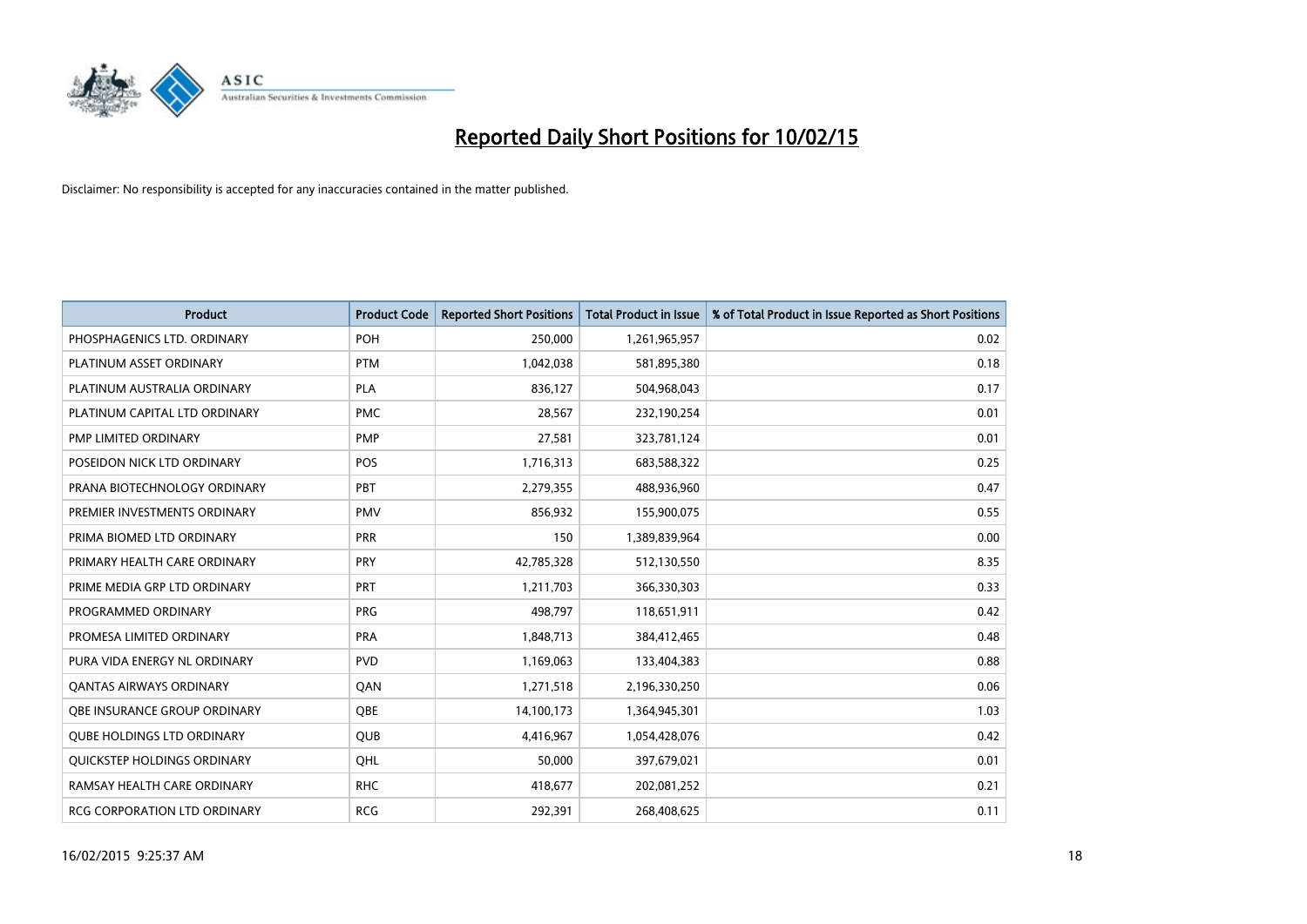

| <b>Product</b>                    | <b>Product Code</b> | <b>Reported Short Positions</b> | <b>Total Product in Issue</b> | % of Total Product in Issue Reported as Short Positions |
|-----------------------------------|---------------------|---------------------------------|-------------------------------|---------------------------------------------------------|
| <b>RCR TOMLINSON ORDINARY</b>     | <b>RCR</b>          | 717,060                         | 138,745,453                   | 0.52                                                    |
| <b>REA GROUP ORDINARY</b>         | <b>REA</b>          | 2,087,104                       | 131,714,699                   | 1.58                                                    |
| RECALL HOLDINGS LTD ORDINARY      | <b>REC</b>          | 628,532                         | 313,674,711                   | 0.20                                                    |
| RECKON LIMITED ORDINARY           | <b>RKN</b>          | 1,517,193                       | 112,084,762                   | 1.35                                                    |
| <b>RED 5 LIMITED ORDINARY</b>     | <b>RED</b>          | 174,740                         | 759,451,008                   | 0.02                                                    |
| <b>RED FORK ENERGY ORDINARY</b>   | <b>RFE</b>          | 112,160                         | 501,051,719                   | 0.02                                                    |
| REDBANK ENERGY LTD ORDINARY       | AEJ                 | 13                              | 786,287                       | 0.00                                                    |
| REGIONAL EXPRESS ORDINARY         | <b>REX</b>          | 35,576                          | 110,154,375                   | 0.03                                                    |
| REGIS HEALTHCARE LTD ORDINARY     | <b>REG</b>          | 973,384                         | 300, 345, 797                 | 0.32                                                    |
| <b>REGIS RESOURCES ORDINARY</b>   | <b>RRL</b>          | 31,112,225                      | 499,781,595                   | 6.23                                                    |
| RESMED INC CDI 10:1               | <b>RMD</b>          | 4,531,612                       | 1,403,838,170                 | 0.32                                                    |
| <b>RESOLUTE MINING ORDINARY</b>   | <b>RSG</b>          | 3,503,392                       | 641,189,223                   | 0.55                                                    |
| RESOURCE GENERATION ORDINARY      | <b>RES</b>          | 1,220                           | 581,380,338                   | 0.00                                                    |
| <b>RETAIL FOOD GROUP ORDINARY</b> | <b>RFG</b>          | 5,035,370                       | 159,386,728                   | 3.16                                                    |
| REX MINERALS LIMITED ORDINARY     | <b>RXM</b>          | 938,031                         | 220,519,784                   | 0.43                                                    |
| RIDLEY CORPORATION ORDINARY       | <b>RIC</b>          | 10,997                          | 307,817,071                   | 0.00                                                    |
| RIO TINTO LIMITED ORDINARY        | <b>RIO</b>          | 3,559,788                       | 435,758,720                   | 0.82                                                    |
| ROC OIL COMPANY ORDINARY          | <b>ROC</b>          | 359,692                         | 687,618,400                   | 0.05                                                    |
| ROX RESOURCES ORDINARY            | <b>RXL</b>          | 5,523,255                       | 849,673,095                   | 0.65                                                    |
| ROYAL WOLF HOLDINGS ORDINARY      | <b>RWH</b>          | 181,790                         | 100,387,052                   | 0.18                                                    |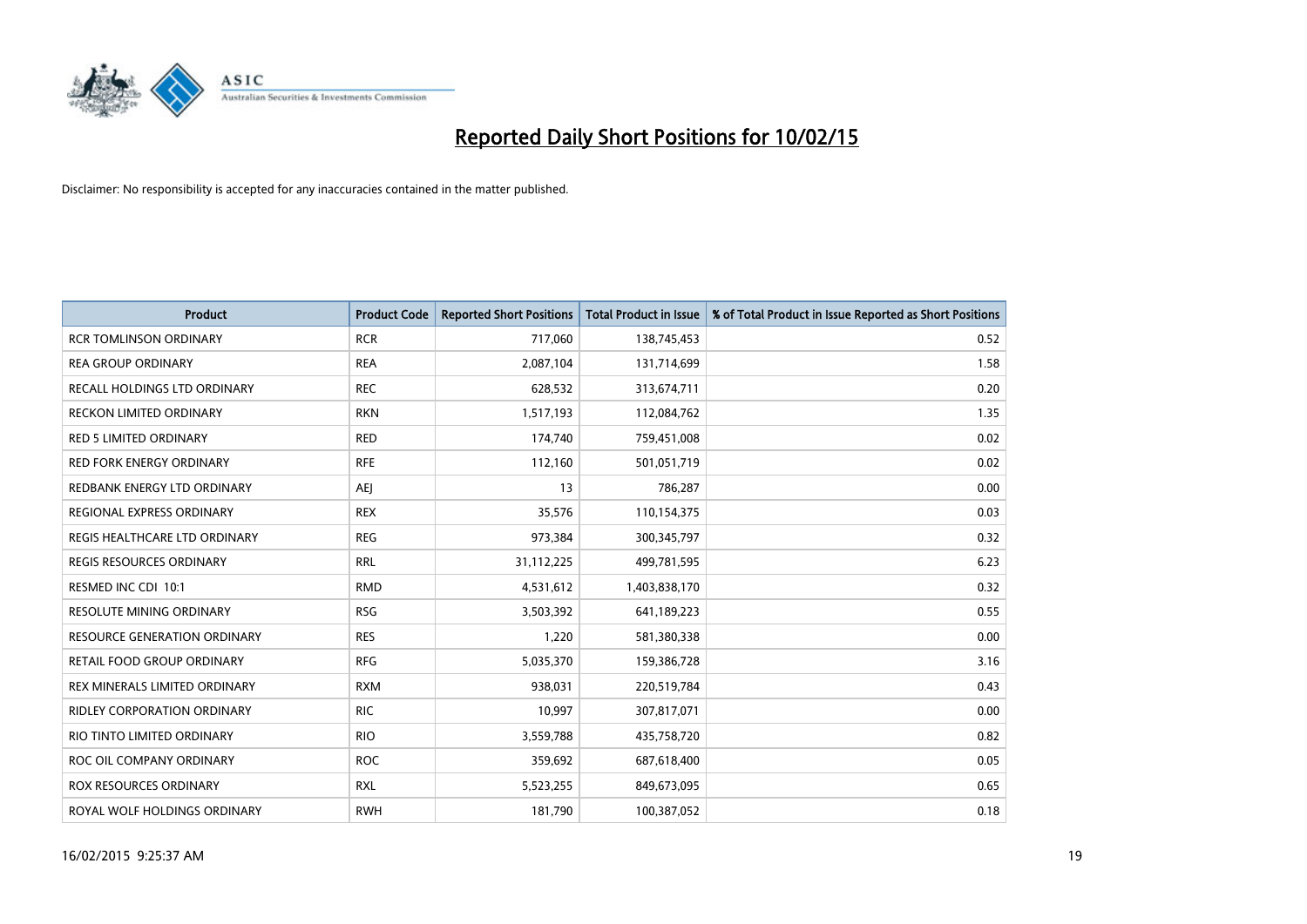

| <b>Product</b>                        | <b>Product Code</b> | <b>Reported Short Positions</b> | <b>Total Product in Issue</b> | % of Total Product in Issue Reported as Short Positions |
|---------------------------------------|---------------------|---------------------------------|-------------------------------|---------------------------------------------------------|
| SAI GLOBAL LIMITED ORDINARY           | SAI                 | 979,600                         | 211,761,727                   | 0.46                                                    |
| SALMAT LIMITED ORDINARY               | <b>SLM</b>          | 102,029                         | 159,812,799                   | 0.06                                                    |
| SAMSON OIL & GAS LTD ORDINARY         | <b>SSN</b>          | 446,600                         | 2,837,782,022                 | 0.02                                                    |
| SANDFIRE RESOURCES ORDINARY           | <b>SFR</b>          | 2,896,911                       | 156,428,011                   | 1.85                                                    |
| <b>SANTOS LTD ORDINARY</b>            | <b>STO</b>          | 16,154,213                      | 982,307,809                   | 1.64                                                    |
| SARACEN MINERAL ORDINARY              | <b>SAR</b>          | 1,627,226                       | 792,784,738                   | 0.21                                                    |
| SCA PROPERTY GROUP STAPLED SECURITIES | <b>SCP</b>          | 20,867,130                      | 650,839,582                   | 3.21                                                    |
| <b>SCENTRE GRP STAPLED</b>            | SCG                 | 17,999,979                      | 5,324,296,678                 | 0.34                                                    |
| SEDGMAN LIMITED ORDINARY              | <b>SDM</b>          | 1,128,550                       | 227,059,277                   | 0.50                                                    |
| SEEK LIMITED ORDINARY                 | <b>SEK</b>          | 9,154,405                       | 342,622,917                   | 2.67                                                    |
| SELECT HARVESTS ORDINARY              | SHV                 | 1,167,165                       | 70,940,874                    | 1.65                                                    |
| SENEX ENERGY LIMITED ORDINARY         | <b>SXY</b>          | 97,667,447                      | 1,149,657,377                 | 8.50                                                    |
| SERVICE STREAM ORDINARY               | SSM                 | 30                              | 386,389,873                   | 0.00                                                    |
| SEVEN GROUP HOLDINGS ORDINARY         | <b>SVW</b>          | 9,702,264                       | 296,260,281                   | 3.27                                                    |
| SEVEN WEST MEDIA LTD ORDINARY         | <b>SWM</b>          | 20,794,452                      | 999,160,872                   | 2.08                                                    |
| SEYMOUR WHYTE LTD ORDINARY            | SWL                 | 56,371                          | 87,647,595                    | 0.06                                                    |
| SG FLEET GROUP LTD ORDINARY           | SGF                 | 500,000                         | 242,691,826                   | 0.21                                                    |
| SHINE CORPORATE ORDINARY              | SHJ                 | 58,977                          | 172,400,081                   | 0.03                                                    |
| SIGMA PHARMACEUTICAL ORDINARY         | <b>SIP</b>          | 21,520,261                      | 1,093,424,867                 | 1.97                                                    |
| SILEX SYSTEMS ORDINARY                | <b>SLX</b>          | 6,935,384                       | 170,467,339                   | 4.07                                                    |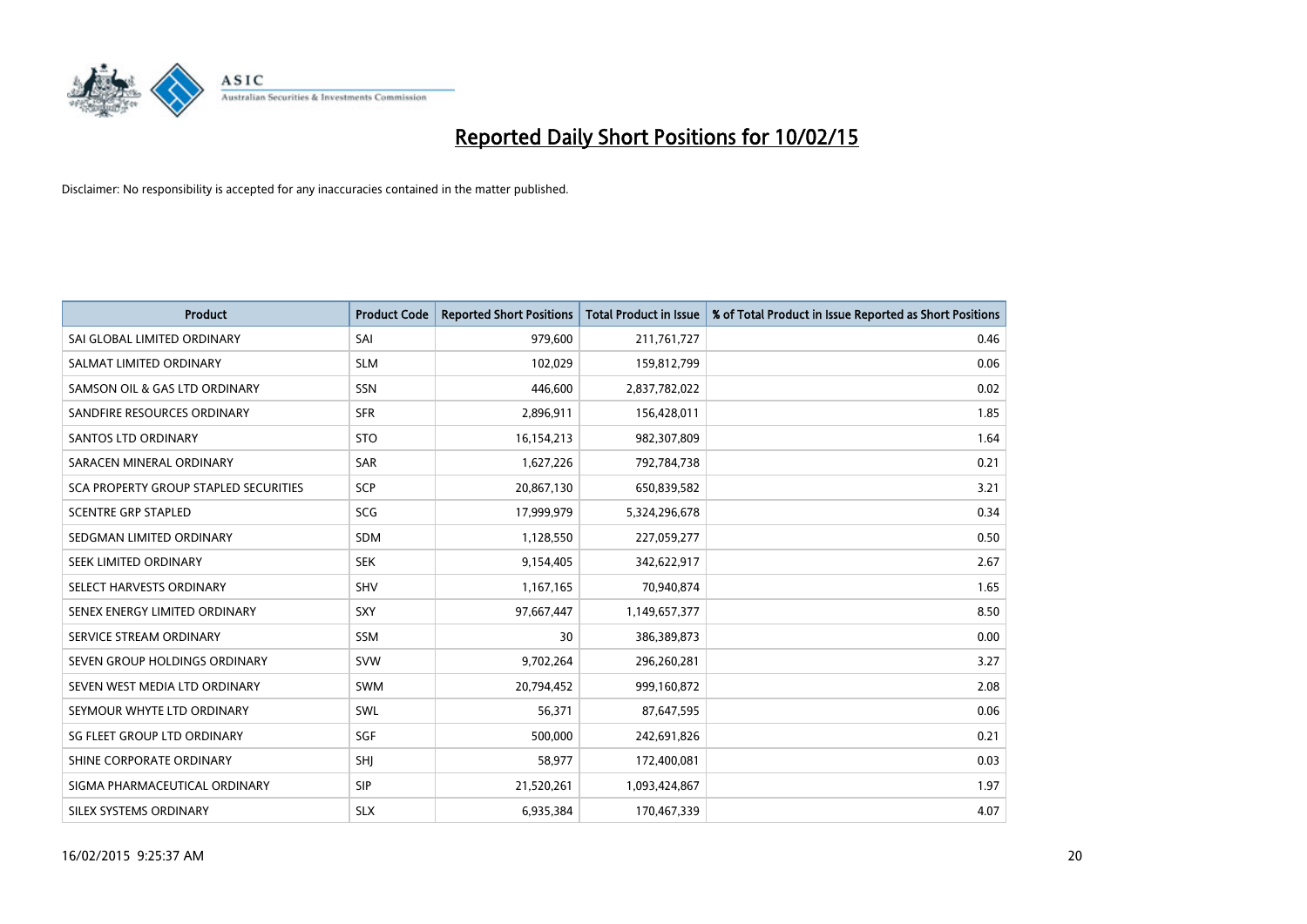

| <b>Product</b>                           | <b>Product Code</b> | <b>Reported Short Positions</b> | <b>Total Product in Issue</b> | % of Total Product in Issue Reported as Short Positions |
|------------------------------------------|---------------------|---------------------------------|-------------------------------|---------------------------------------------------------|
| SILVER CHEF LIMITED ORDINARY             | SIV                 | 13,173                          | 29,640,865                    | 0.04                                                    |
| SILVER LAKE RESOURCE ORDINARY            | <b>SLR</b>          | 19,961,798                      | 503,233,971                   | 3.97                                                    |
| SIMONDS GRP LTD ORDINARY                 | <b>SIO</b>          | 656,557                         | 151,412,268                   | 0.43                                                    |
| SIMS METAL MGMT LTD ORDINARY             | SGM                 | 18,197,040                      | 204,696,717                   | 8.89                                                    |
| SINGAPORE TELECOMM. CHESS DEPOSITARY INT | SGT                 | 4,452,079                       | 127,005,879                   | 3.51                                                    |
| SINO GAS ENERGY ORDINARY                 | <b>SEH</b>          | 11,118,270                      | 1,544,247,358                 | 0.72                                                    |
| SIRIUS RESOURCES NL ORDINARY             | <b>SIR</b>          | 16,411,883                      | 341,438,269                   | 4.81                                                    |
| SIRTEX MEDICAL ORDINARY                  | <b>SRX</b>          | 94,610                          | 56,530,231                    | 0.17                                                    |
| SKILLED GROUP LTD ORDINARY               | <b>SKE</b>          | 6,477,995                       | 235,753,791                   | 2.75                                                    |
| <b>SKY NETWORK ORDINARY</b>              | <b>SKT</b>          | 11,379,692                      | 389,139,785                   | 2.92                                                    |
| SKYCITY ENT GRP LTD ORDINARY             | <b>SKC</b>          | 8,762,956                       | 587,472,741                   | 1.49                                                    |
| <b>SLATER &amp; GORDON ORDINARY</b>      | SGH                 | 5,314,460                       | 208,695,621                   | 2.55                                                    |
| SMS MANAGEMENT. ORDINARY                 | <b>SMX</b>          | 1,443,544                       | 69,318,017                    | 2.08                                                    |
| SONIC HEALTHCARE ORDINARY                | SHL                 | 3,139,169                       | 401,401,556                   | 0.78                                                    |
| SOUL PATTINSON (W.H) ORDINARY            | SOL                 | 23,927                          | 239,395,320                   | 0.01                                                    |
| SPARK INFRASTRUCTURE STAPLED US PROHIBT. | SKI                 | 27,121,544                      | 1,466,360,128                 | 1.85                                                    |
| SPARK NEW ZEALAND ORDINARY               | <b>SPK</b>          | 9,167,939                       | 1,834,775,347                 | 0.50                                                    |
| SPDR 200 FUND ETF UNITS                  | <b>STW</b>          | 21,691                          | 48,405,598                    | 0.04                                                    |
| SPECIALTY FASHION ORDINARY               | <b>SFH</b>          | 31,994                          | 192,236,121                   | 0.02                                                    |
| SPOTLESS GRP HLD LTD ORDINARY            | <b>SPO</b>          | 31,136,733                      | 1,098,290,178                 | 2.84                                                    |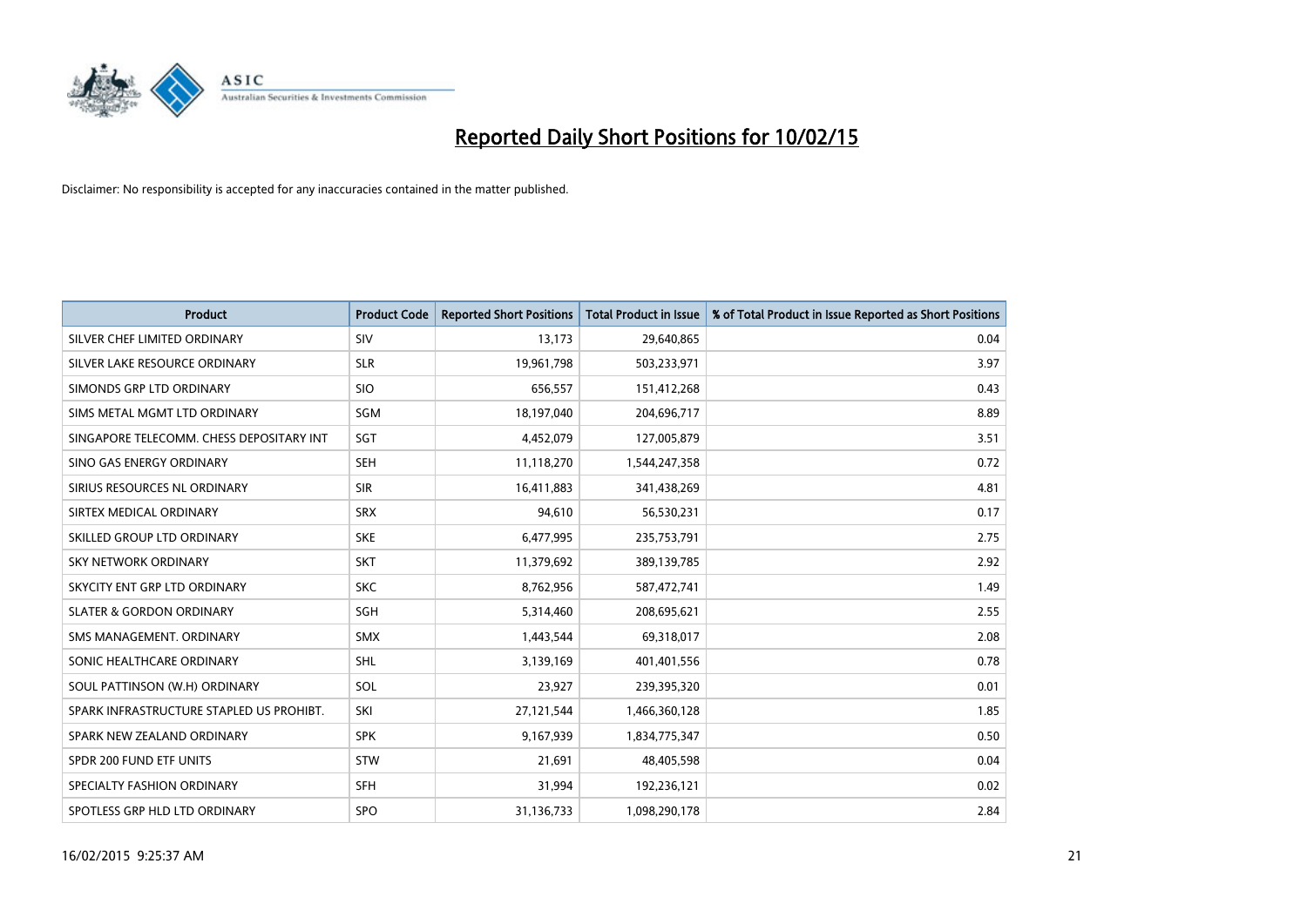

| <b>Product</b>                           | <b>Product Code</b> | <b>Reported Short Positions</b> | <b>Total Product in Issue</b> | % of Total Product in Issue Reported as Short Positions |
|------------------------------------------|---------------------|---------------------------------|-------------------------------|---------------------------------------------------------|
| ST BARBARA LIMITED ORDINARY              | <b>SBM</b>          | 7,400,592                       | 495,102,525                   | 1.49                                                    |
| STARPHARMA HOLDINGS ORDINARY             | SPL                 | 9,039,534                       | 319,138,501                   | 2.83                                                    |
| STEADFAST GROUP LTD ORDINARY             | <b>SDF</b>          | 16,784,609                      | 503,352,992                   | 3.33                                                    |
| STHN CROSS MEDIA ORDINARY                | SXL                 | 33,561,574                      | 732,319,622                   | 4.58                                                    |
| STOCKLAND UNITS/ORD STAPLED              | SGP                 | 7,243,245                       | 2,348,746,744                 | 0.31                                                    |
| STRAITS RES LTD. ORDINARY                | SRQ                 | 20,212                          | 1,217,730,293                 | 0.00                                                    |
| STW COMMUNICATIONS ORDINARY              | SGN                 | 7,696,763                       | 409,699,000                   | 1.88                                                    |
| SUNCORP GROUP LTD ORDINARY               | <b>SUN</b>          | 6,170,932                       | 1,286,600,980                 | 0.48                                                    |
| SUNDANCE ENERGY ORDINARY                 | <b>SEA</b>          | 2,793,881                       | 549,295,839                   | 0.51                                                    |
| SUNDANCE RESOURCES ORDINARY              | <b>SDL</b>          | 86,605,686                      | 3,110,250,938                 | 2.78                                                    |
| SUNLAND GROUP LTD ORDINARY               | <b>SDG</b>          | 102,753                         | 181,710,087                   | 0.06                                                    |
| SUPER RET REP LTD ORDINARY               | <b>SUL</b>          | 20,621,055                      | 197,030,571                   | 10.47                                                   |
| SWICK MINING ORDINARY                    | <b>SWK</b>          | 50,000                          | 217,643,703                   | 0.02                                                    |
| SYD AIRPORT STAPLED US PROHIBIT.         | SYD                 | 25,230,065                      | 2,216,216,041                 | 1.14                                                    |
| SYRAH RESOURCES ORDINARY                 | <b>SYR</b>          | 6,050,004                       | 164,210,076                   | 3.68                                                    |
| TABCORP HOLDINGS LTD ORDINARY            | <b>TAH</b>          | 16,184,212                      | 765,652,364                   | 2.11                                                    |
| TABCORP HOLDINGS LTD RTS23FEB15 FORUSDEF | <b>TAHR</b>         | 13,923                          | 63,804,363                    | 0.02                                                    |
| TAP OIL LIMITED ORDINARY                 | <b>TAP</b>          | 92,007                          | 243,186,639                   | 0.04                                                    |
| TASSAL GROUP LIMITED ORDINARY            | <b>TGR</b>          | 232,025                         | 146,897,115                   | 0.16                                                    |
| <b>TATTS GROUP LTD ORDINARY</b>          | <b>TTS</b>          | 22,163,387                      | 1,445,759,948                 | 1.53                                                    |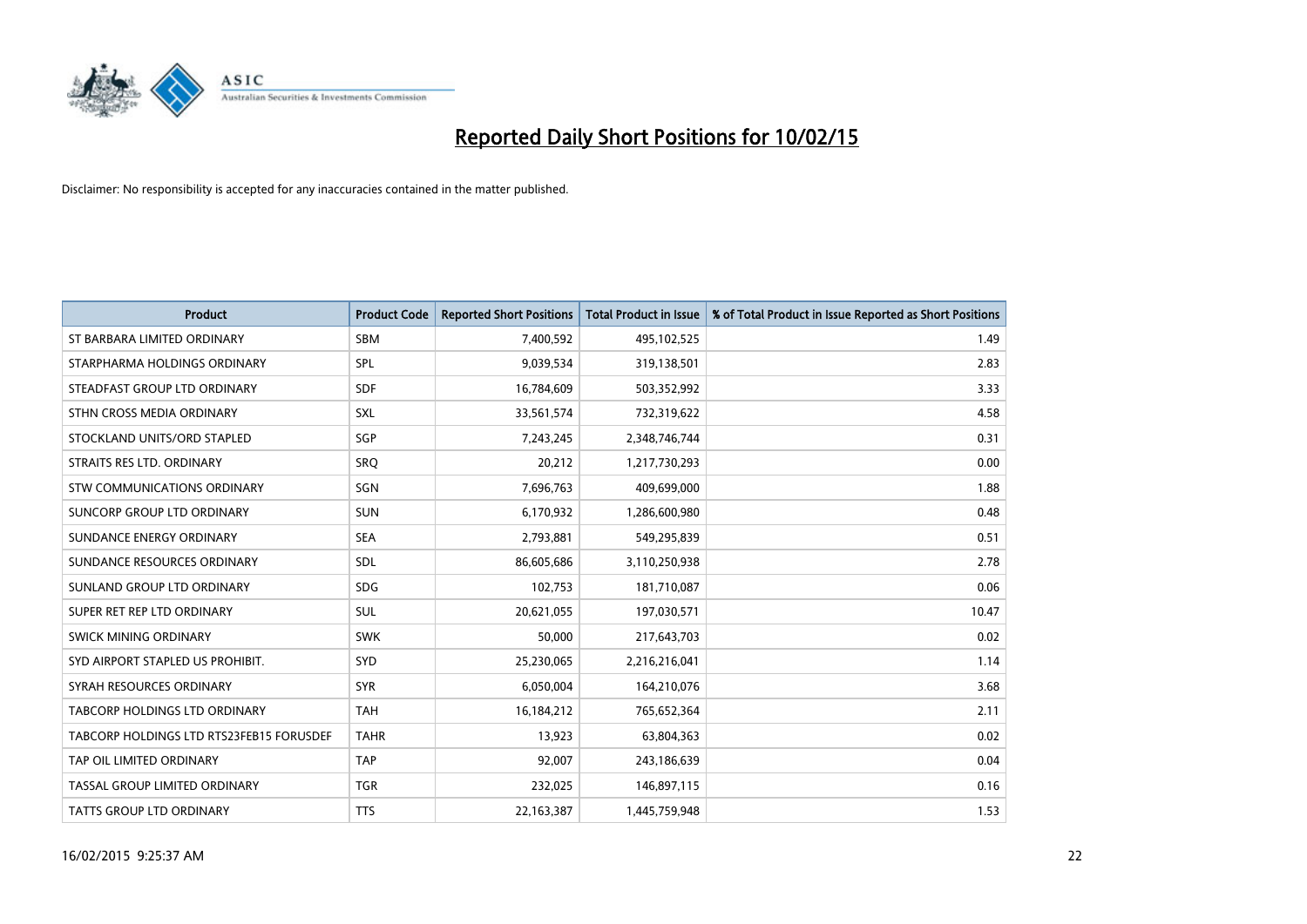

| <b>Product</b>                       | <b>Product Code</b> | <b>Reported Short Positions</b> | <b>Total Product in Issue</b> | % of Total Product in Issue Reported as Short Positions |
|--------------------------------------|---------------------|---------------------------------|-------------------------------|---------------------------------------------------------|
| <b>TECHNOLOGY ONE ORDINARY</b>       | <b>TNE</b>          | 3,010,880                       | 309,209,455                   | 0.97                                                    |
| TELSTRA CORPORATION. ORDINARY        | <b>TLS</b>          | 67,422,755                      | 12,225,655,836                | 0.55                                                    |
| TEN NETWORK HOLDINGS ORDINARY        | <b>TEN</b>          | 136,484,764                     | 2,630,984,596                 | 5.19                                                    |
| TERANGA GOLD CORP CDI 1:1            | <b>TGZ</b>          | 1,374                           | 71,141,662                    | 0.00                                                    |
| TFS CORPORATION LTD ORDINARY         | <b>TFC</b>          | 11,504,917                      | 326,983,445                   | 3.52                                                    |
| THE PAS GROUP LTD ORDINARY           | <b>PGR</b>          | 6,367                           | 136,690,860                   | 0.00                                                    |
| THE REJECT SHOP ORDINARY             | <b>TRS</b>          | 2,718,430                       | 28,844,648                    | 9.42                                                    |
| THINK CHILDCARE EDU ORDINARY         | <b>TNK</b>          | 500,000                         | 39,600,000                    | 1.26                                                    |
| THORN GROUP LIMITED ORDINARY         | <b>TGA</b>          | 26,970                          | 151,337,839                   | 0.02                                                    |
| <b>TIGER RESOURCES ORDINARY</b>      | <b>TGS</b>          | 5,597,818                       | 1,143,541,406                 | 0.49                                                    |
| <b>TISSUE THERAPIES ORDINARY</b>     | <b>TIS</b>          | 505,000                         | 263,358,277                   | 0.19                                                    |
| TOLL HOLDINGS LTD ORDINARY           | <b>TOL</b>          | 25,798,755                      | 717,437,878                   | 3.60                                                    |
| TORO ENERGY LIMITED ORDINARY         | <b>TOE</b>          | 30,944                          | 1,903,769,581                 | 0.00                                                    |
| <b>TOWER LIMITED ORDINARY</b>        | <b>TWR</b>          | 1,000                           | 178,145,130                   | 0.00                                                    |
| TOX FREE SOLUTIONS ORDINARY          | <b>TOX</b>          | 1,495,328                       | 133,752,359                   | 1.12                                                    |
| TPG TELECOM LIMITED ORDINARY         | <b>TPM</b>          | 15,794,677                      | 793,808,141                   | 1.99                                                    |
| <b>TRADE ME GROUP ORDINARY</b>       | <b>TME</b>          | 5,782,791                       | 396,830,595                   | 1.46                                                    |
| TRANSFIELD SERVICES ORDINARY         | <b>TSE</b>          | 6,445,909                       | 512,457,716                   | 1.26                                                    |
| TRANSPACIFIC INDUST, ORDINARY        | <b>TPI</b>          | 84,134,172                      | 1,579,699,505                 | 5.33                                                    |
| TRANSURBAN GROUP TRIPLE STAPLED SEC. | <b>TCL</b>          | 10,959,237                      | 1,906,390,878                 | 0.57                                                    |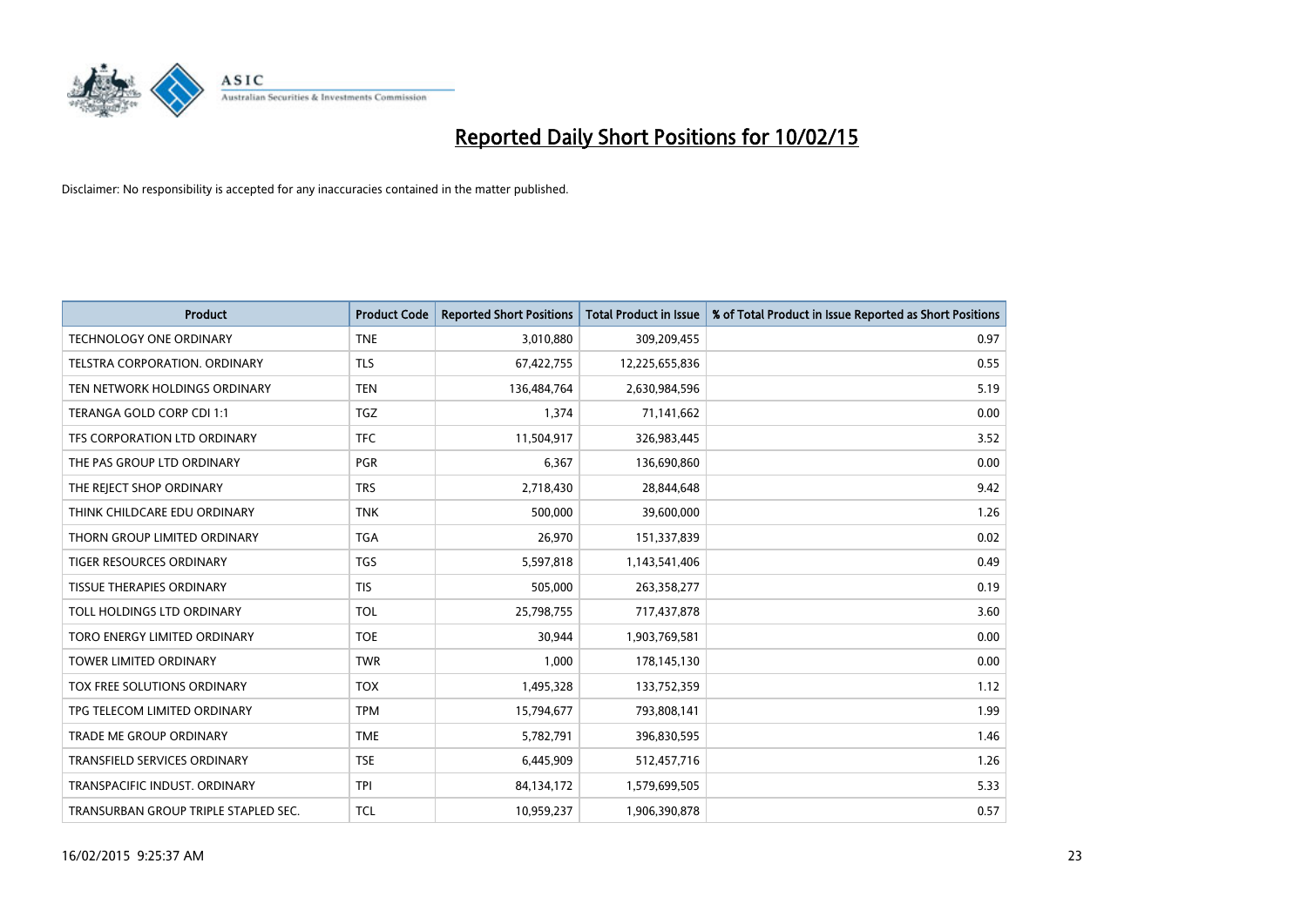

| <b>Product</b>                       | <b>Product Code</b> | <b>Reported Short Positions</b> | <b>Total Product in Issue</b> | % of Total Product in Issue Reported as Short Positions |
|--------------------------------------|---------------------|---------------------------------|-------------------------------|---------------------------------------------------------|
| <b>TREASURY GROUP ORDINARY</b>       | <b>TRG</b>          | 71,703                          | 27,604,144                    | 0.26                                                    |
| TREASURY WINE ESTATE ORDINARY        | <b>TWE</b>          | 9,261,957                       | 651,261,403                   | 1.42                                                    |
| TROY RESOURCES LTD ORDINARY          | <b>TRY</b>          | 3,168,951                       | 195,265,161                   | 1.62                                                    |
| UGL LIMITED ORDINARY                 | UGL                 | 18,980,511                      | 166,511,240                   | 11.40                                                   |
| UNILIFE CORPORATION CDI 6:1          | <b>UNS</b>          | 104,701                         | 273,135,402                   | 0.04                                                    |
| UNITY MINING LTD ORDINARY            | <b>UML</b>          | 320,000                         | 1,140,312,866                 | 0.03                                                    |
| UXC LIMITED ORDINARY                 | <b>UXC</b>          | 1,745,160                       | 331,590,518                   | 0.53                                                    |
| <b>VEDA GROUP LTD ORDINARY</b>       | <b>VED</b>          | 12,743,869                      | 842,055,406                   | 1.51                                                    |
| <b>VENTURE MINERALS ORDINARY</b>     | <b>VMS</b>          | 238,000                         | 287,320,170                   | 0.08                                                    |
| <b>VILLAGE ROADSHOW LTD ORDINARY</b> | <b>VRL</b>          | 1,178,342                       | 159,515,151                   | 0.74                                                    |
| VIRGIN AUS HLDG LTD ORDINARY         | <b>VAH</b>          | 33,370,265                      | 3,524,912,131                 | 0.95                                                    |
| <b>VIRTUS HEALTH LTD ORDINARY</b>    | <b>VRT</b>          | 5,774,802                       | 79,885,938                    | 7.23                                                    |
| VISION EYE INSTITUTE ORDINARY        | <b>VEI</b>          | 1,586,666                       | 178,873,554                   | 0.89                                                    |
| <b>VOCATION LTD ORDINARY</b>         | <b>VET</b>          | 11,699,659                      | 230,000,000                   | 5.09                                                    |
| <b>VOCUS COMMS LTD ORDINARY</b>      | <b>VOC</b>          | 3,064,381                       | 105,385,283                   | 2.91                                                    |
| WAM CAPITAL LIMITED ORDINARY         | <b>WAM</b>          | 171                             | 345,405,201                   | 0.00                                                    |
| WARRNAMBOOL CHEESE ORDINARY          | <b>WCB</b>          | 19                              | 56,098,797                    | 0.00                                                    |
| WATPAC LIMITED ORDINARY              | <b>WTP</b>          | 2,711,364                       | 189,258,397                   | 1.43                                                    |
| <b>WDS LIMITED ORDINARY</b>          | <b>WDS</b>          | 206,734                         | 144,740,614                   | 0.14                                                    |
| <b>WEBJET LIMITED ORDINARY</b>       | <b>WEB</b>          | 1,770,451                       | 79,397,959                    | 2.23                                                    |